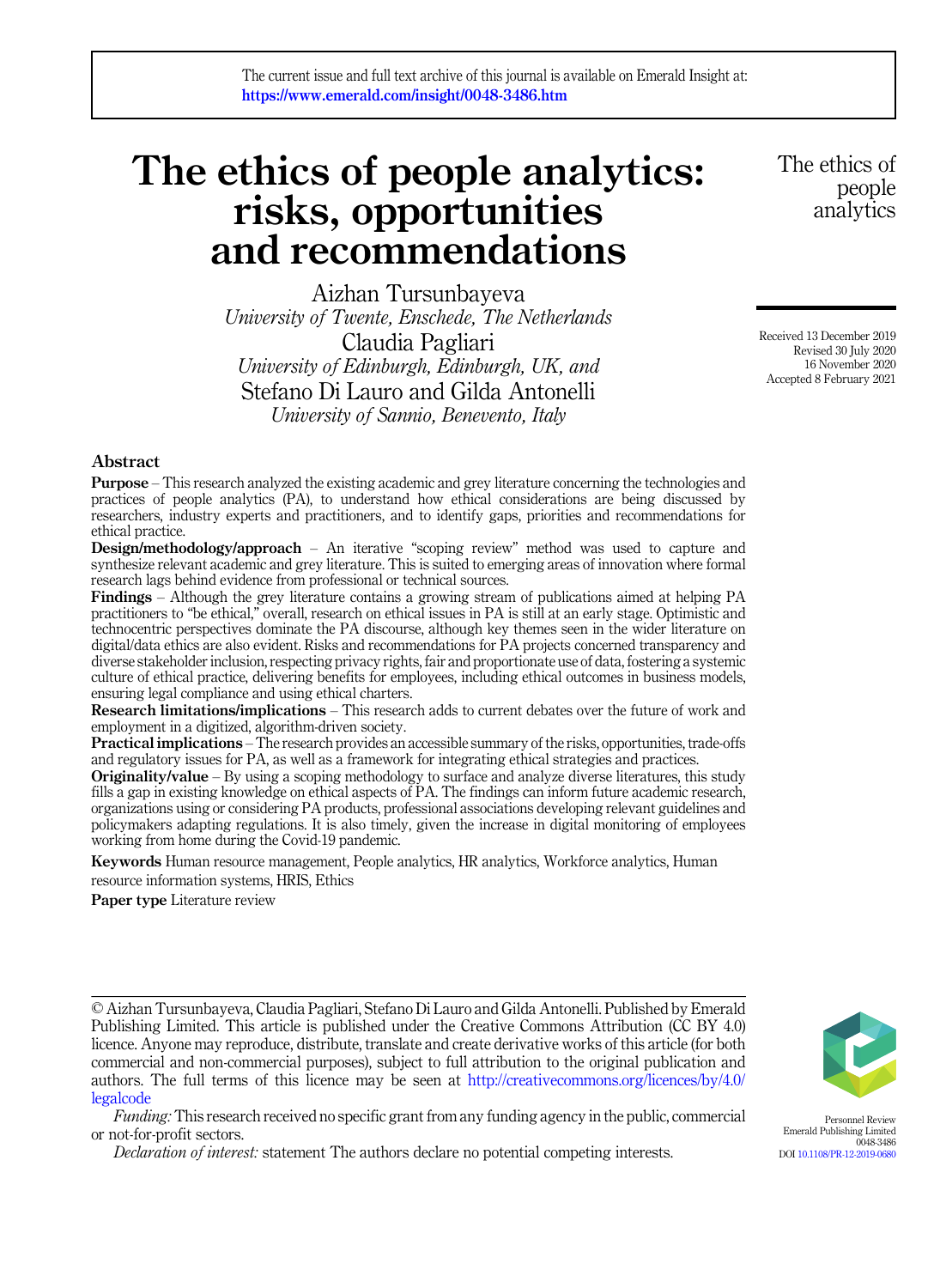# Introduction

People analytics (PA) is an emerging area of innovation which, although it draws on traditional principles of human resources management (HRM), represents a seismic shift in the power of organizations and their leaders to understand, shape and strategically optimize their workforce (e.g. [Fitz-Enz and Mattox, 2014](#page-17-0)). This shift arises from the use of digital and data science methods to harvest, analyze and visualize complex information about individual employees, teams, divisions and the workforce as a whole, to provide actionable insights. Such approaches, which may be applied at the level of discrete applications or enterprise-wide information and communications infrastructure, can enable greater transparency about individuals' performance, skills, aptitudes, weaknesses, threats and future potential and may be useful throughout the employee life cycle, from talent acquisition to retirement (e.g. [Edwards and Edwards, 2016](#page-17-0)). They can also be used to profile team dynamics and communication networks, to understand their effects on organizational resilience and outcomes (e.g. Cross et al.[, 2010\)](#page-16-0). Recently, machine learning and artificial intelligence (AI) have begun to feature in these innovations to analyze complex performance data, screen potential employees, develop personalized training recommendations, enable smart scheduling, predict future performance, infer employee satisfaction or gear payments to employee "value" (e.g. [Nunn, 2018](#page-19-0)).

Increasingly, PA techniques are extending beyond in-work metrics to new areas hitherto outside the reach of human resource (HR) departments or managers, including the monitoring of employees' personal emails, social media activity and interactions with digital devices, and apps. These may be presented as a means of supporting the employee experience or enhancing "workplace wellness" whilst, in fact, also providing 24/7 intelligence about location, activity, mood, health and social life (e.g. [Ajunwa](#page-15-0) *et al.*, 2017). Employee data are also being used to train algorithms to modify or "shape" behavior in and outside of the workplace, such as through gamifying tasks and incentives (e.g. [Cardador](#page-16-0) *et al.*, 2017).

Although relatively new, PA innovations are slowly, and often silently, working their way into routine practice in many organizations. Indeed, 84% of respondents in the 2018 Global Human Capital Trends survey [\(Deloitte Insights, 2018\)](#page-17-0) reported PA as being important or very important, making it the second highest ranked HR trend. While it is unsurprising, and to some extent encouraging, that organizations are keeping up with new technologies and seeking to improve their effectiveness and resilience through better use of data, few are meaningfully engaging with the important ethical challenges and risks these present for employees' privacy, autonomy and future work opportunities [\(Tursunbayeva](#page-20-0) *et al.*, 2018). Conversely, organizations may be unaware of the potential of PA to shine a light on unethical practices, such as corporate gender bias, fraudulent expense claims or intellectual property theft, which could help to improve accountability and integrity in the workplace (e.g. [Holeman](#page-18-0) et al.[, 2016\)](#page-18-0). Balancing these ethical requirements is challenging [\(Delios, 2010](#page-17-0)) and magnifies existing ethical dilemmas for HRM professionals faced with the need to produce efficiency gains without demoralizing the workforce (e.g. [Ekuma and Akobo, 2015](#page-17-0)). Nevertheless, grasping this nettle is imperative, given changes in the social, regulatory and policy environment over the last decade, as described in [Box 1](#page-2-0).

Two academic scoping reviews focused on PA systems and practices have recently been published ([Marler and Boudreau, 2017;](#page-19-0) [Tursunbayeva](#page-20-0) et al., 2018). The former draws on the scholarly literature, while the latter draws also on a wide range of online sources to map the emergence of the term PA, the value propositions offered by vendors of PA tools and services and the PA skill sets being sought by professionals. Amongst other findings, these revealed that there has been little academic research on the topic of PA, despite the mushrooming market penetration of vendor solutions and widespread corporate interest in engaging with these innovations. An important observation arising from one of these reviews was the "*near* absence of ethical considerations in the corpus of academic, grey and online literature, despite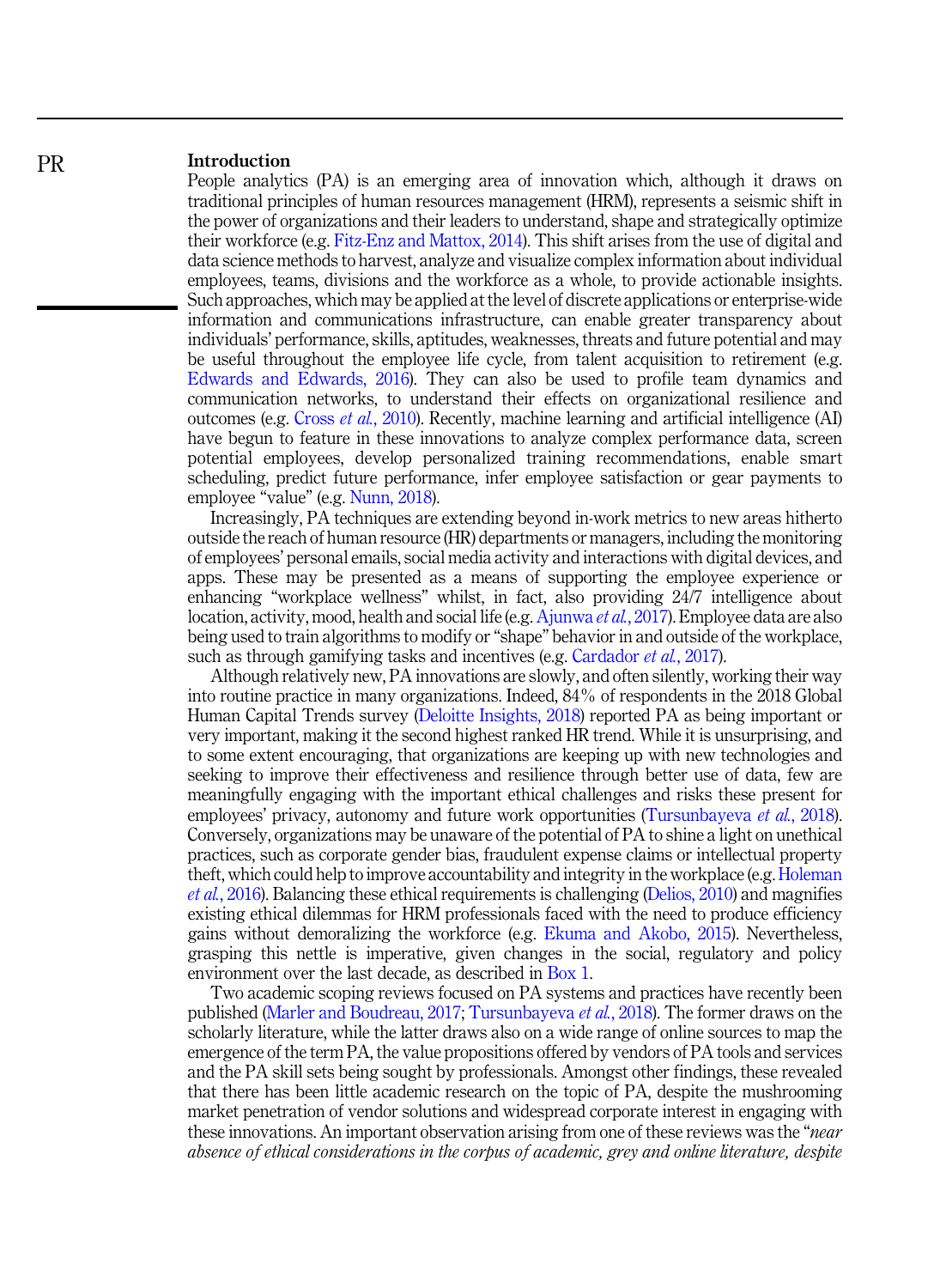<span id="page-2-0"></span>

|     | Box 1. The changing context of accountability                                                                                                                                |  |  |  |  |  |  |
|-----|------------------------------------------------------------------------------------------------------------------------------------------------------------------------------|--|--|--|--|--|--|
|     |                                                                                                                                                                              |  |  |  |  |  |  |
| (1) | The public has become more critical and less forgiving of corporate misbehavior (Rivera and<br>Karlsson, 2017)                                                               |  |  |  |  |  |  |
| (2) | Regulations and laws on the protection of personal data have become more proactive and<br>punitive in many countries (e.g. European Commission, 2020)                        |  |  |  |  |  |  |
| (3) | More companies are pursuing growth in emerging markets where ethical risks may be<br>heightened or relying on extended global supply chains that increase counterparty risks |  |  |  |  |  |  |
| (4) | Digital communication has become the norm, exposing companies and the executives who<br>oversee them to new information risks                                                |  |  |  |  |  |  |
| (5) | The 24/7 news cycle and social media can rapidly spread and amplify reputationally damaging<br>stories                                                                       |  |  |  |  |  |  |
| (6) | Employee lawsuits are on the rise, with personal data abuse set to join gender and racial bias as<br>top trends (e.g. Fernandez-Campbell, 2018)                              |  |  |  |  |  |  |

the significant risks to privacy and autonomy these innovations present for employees" ([Tursunbayeva](#page-20-0) et al., 2018), suggesting a need for further investigations.

The European General Data Protection Regulation (GDPR) has begun to orient vendors and users of PA innovations to their vulnerabilities and potential liabilities (e.g. [Politou](#page-20-0) et al., [2018\)](#page-20-0), but leaves gaps for which ethical guidelines are needed ([Sodeman and Hamilton, 2019\)](#page-20-0). This includes the new types of risk presented by predictive algorithms and biometric data, which have implications for choice, control and identity in the context of work.

Although no research-driven framework of ethical considerations for PA so far exists, the literature on HR ethics offers high-level principles which are relevant to this discussion. For example, the Chartered Institute for Personnel and Development (CIPD) draws on a range of perspectives when considering HR ethics, at the heart of which is fairness, a concept grounded in moral philosophy ([Clark, 2015\)](#page-16-0), as well as principles around work as a force for good, respect for employees and the importance of integrity for the "people profession" ([CIPD, 2020\)](#page-16-0).

The specialist community of practice involved in the development and implementation of PA systems has also recently started to take ethical issues more seriously, giving rise to an untapped literature in need of synthesis [\(Mixson, 2019\)](#page-19-0).

This rapid scoping review aimed to respond to this gap through a targeted examination of the ethical issues described within existing academic and professional discourse on PA. The objectives were to map the risks/opportunities and recommendations expressed in these communities, alongside related literature and real-world examples. As such, it complements existing socio-legal analyses on topics such as workplace surveillance and the gig economy (e.g. [Ajunwa](#page-15-0) et al., 2017; [Wood](#page-21-0) et al., 2019) and contributes to emerging discourses on the future of work. It uses plain English to summarize and synthesize the issues in a way that can be easily interpreted by our target audiences (see [Figure 1](#page-3-0)) and used in practice.

## Method

Scoping review methods are suited to emerging areas of innovation, where formal research may be sparse but sources of relevant evidence and knowledge are nonetheless accumulating ([Arksey and O](#page-16-0)'Malley, 2005). Rather than attempting to be exhaustive and replicable, as with systematic evidence reviews, these reviews are designed to rapidly understand the scope, key considerations and maturity of an area, typically to inform research or policy.

#### Search strategy and article screening and selection

Scoping academic literature. Seven HR-related keywords from recent human resource information systems (HRIS) and PA literature reviews [\(Tursunbayeva](#page-20-0) et al., 2016, [2018\)](#page-20-0) were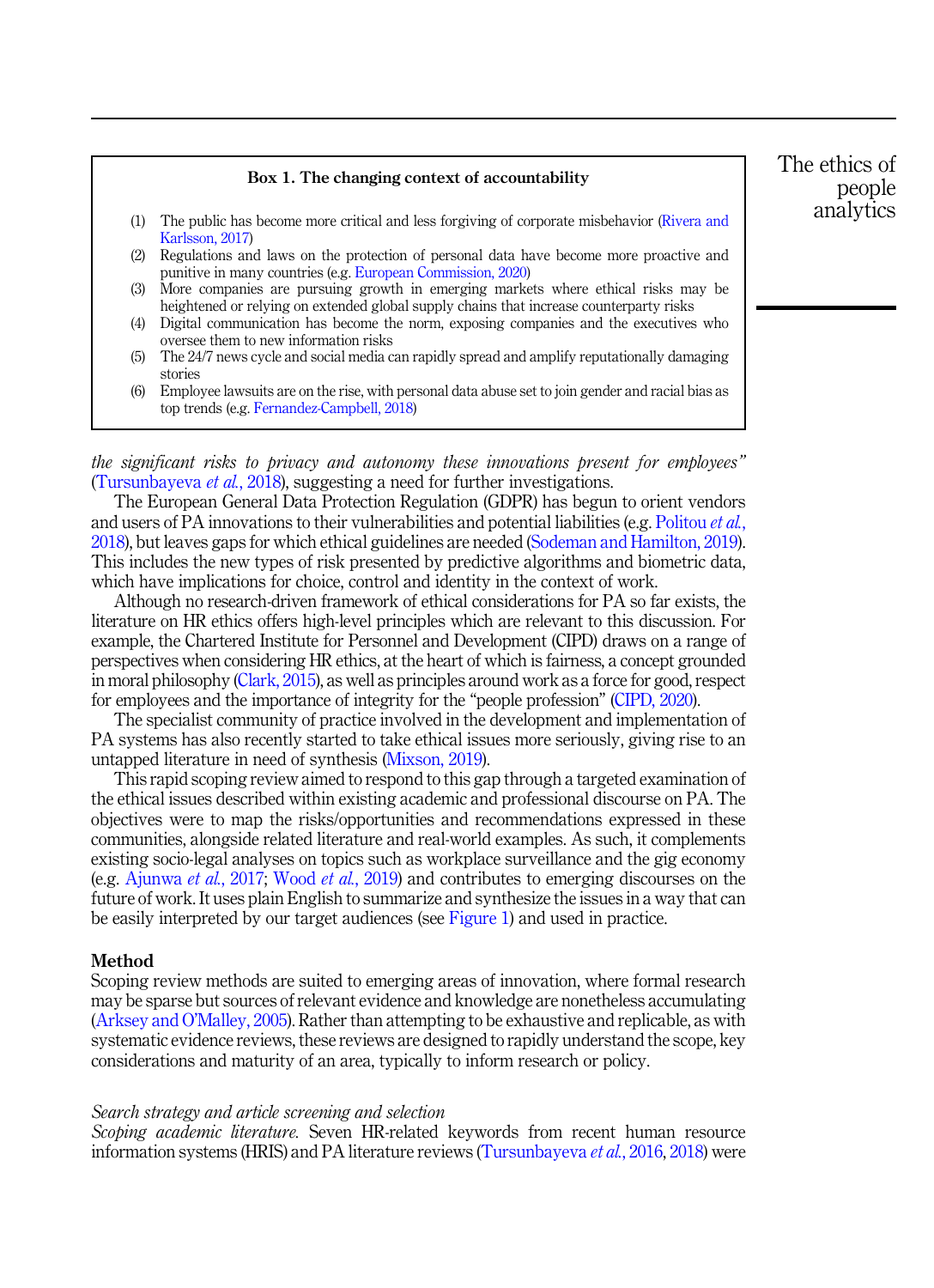<span id="page-3-0"></span>

combined with ethics-related keywords to iteratively search the Web of Science Core Collection (WoS) for literature published prior to December 31, 2019, as shown in Figure 2. WoS is an interdisciplinary online literature database covering publications from the sciences, social sciences, arts and humanities. Snowballing from qualifying article reference lists was used to find other relevant works.

Scoping socially curated grey literature. Seven PA hashtags were created mostly from the HR-related keywords used to search the academic literature, and then combined with the #ethics hashtag (Figure 2). Twitter's "advanced search" function was then used to identify tweets linking to relevant articles, studies, industry reports or other information sources, which we refer to as "socially curated" grey literature. The preliminary search period was March 21, 2006 – the date when Twitter was created – and December 31, 2019. The full texts of articles identified via the Twitter hashtag searches were located and analyzed. Additional articles identified through "snowballing" from these publications and recent relevant papers known to the authors were also integrated during the synthesis and interpretation phase.

## Data analysis

The *disciplinary affiliation* of academic journals publishing PA research was assessed with reference to their classification in the [Scimago Journal Ranking Portal \(SJR\) \(2019\)](#page-20-0). Seven articles were classified manually, as the journals were not covered by SJR. Finally, we checked the number of citations appearing for each article in Google Scholar to identify the most impactful ones and extracted and grouped the key concepts covered in the included articles.

|                                                                                                | Literature                                                                                                                                                                                                                   | <b>Identified</b>                          | <b>Screened</b> | Analysed | <b>Included for</b><br>final analysis        |
|------------------------------------------------------------------------------------------------|------------------------------------------------------------------------------------------------------------------------------------------------------------------------------------------------------------------------------|--------------------------------------------|-----------------|----------|----------------------------------------------|
| Figure 2.                                                                                      | Academic<br>(("Human resource*" OR Workforce<br>OR Labor OR Staff OR Employee OR<br>"human capital" OR Personnel)<br>AND Analytic* AND Ethic*)                                                                               | $\text{WoS} = 226$<br>Manually added $= 9$ | 213             | 60       | 14                                           |
| Approach to<br>identification,<br>screening and analysis<br>of academic and grey<br>literature | Grev<br>(#talentanalytics #ethics;<br>#peopleanalytics #ethics; #hranalytics<br>#ethics; #humancapitalanalytics<br>#ethics; #humanresourcesanalytics<br>#ethics; #workforceanalytics #ethics;<br>#employeeanalytics #ethics) | Tweets $= 399$                             | 271             | 118      | 68<br>(including<br>manually<br>$added = 16$ |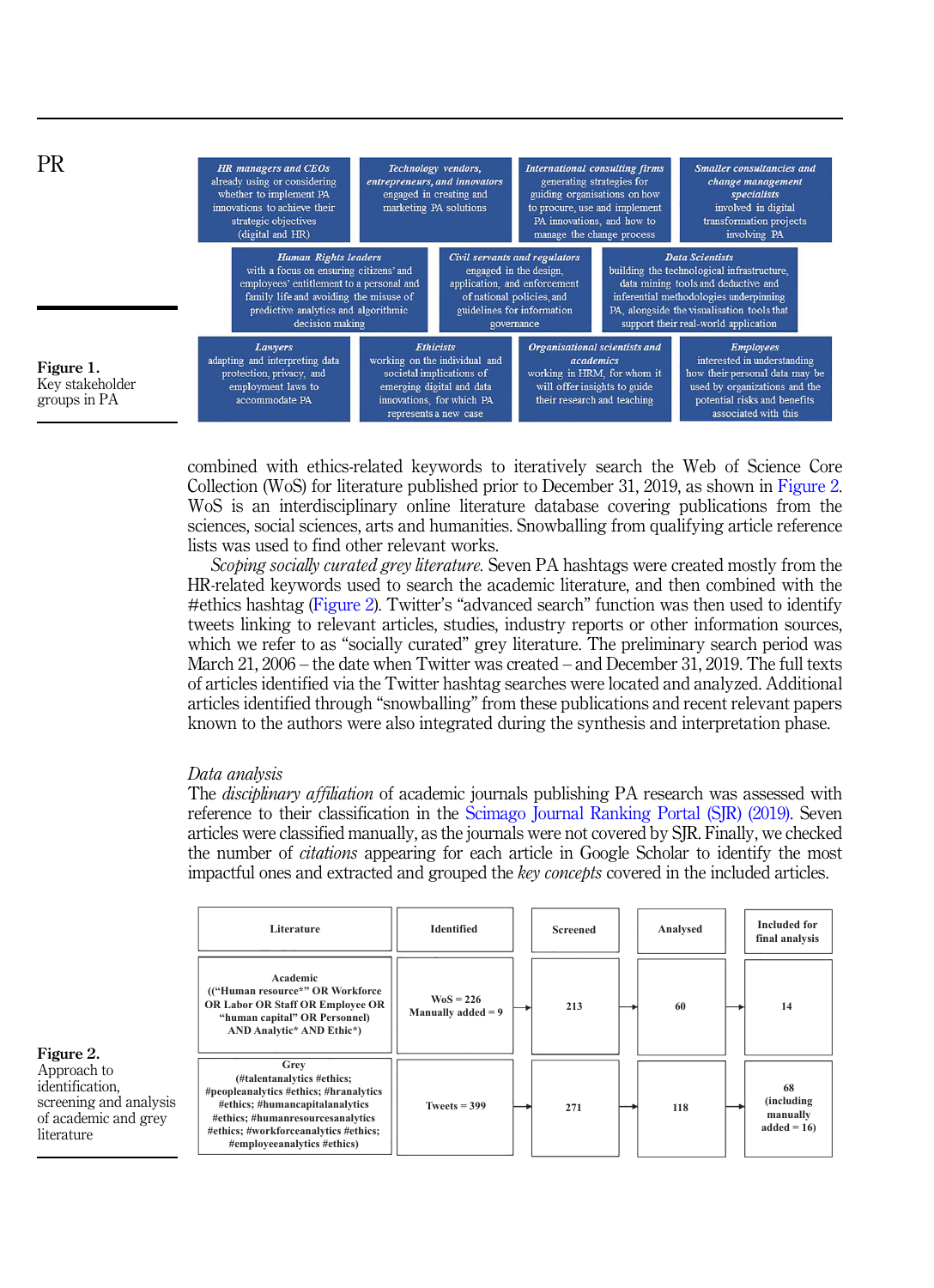In the absence of a theoretically informed framework for classifying PA ethical risks, we used open-coding to identify themes in the eligible academic and curated grey literature to create a set of categories for organizing the findings.

The ethics of people analytics

## **Results**

# Publication characteristics

Academic research. Searching WoS yielded 226 articles, 204 of which were in English. After screening by title, 51 of these articles were judged as potentially relevant, and their full texts were reviewed, together with a further nine articles identified through snowballing from the reference lists (see [Figure 2](#page-3-0)). Articles that simply mentioned the need to consider ethical issues in PA (e.g. [Mesko](#page-19-0) *et al.*, 2018) or did not focus specifically on both PA and ethics (e.g. [Newman](#page-19-0) et al., 2017) were excluded, leaving a total of 14 articles in the final sample of relevant academic papers (see appendix 1).

Seven of these publications appeared in the last couple of years, peaking in 2017 ( $n = 5$ ), although the first relevant article was published in 2005. Four of the articles published in journals available in SIR  $(n = 5)$  appeared in multi-disciplinary journals.

Fourteen of the papers' authors are affiliated with academic institutions in the USA. The remaining authors are affiliated with academic institutions located in the UK, Germany, Ireland, Thailand, Singapore, Australia, Finland and Sweden. Overall, ten relevant articles were discussion or conceptual papers, three were empirical papers and one reported on an experiment.

Socially-curated grey literature. Three hundred ninety-nine tweets containing the hashtags of interest were identified (see [Figure 2](#page-3-0)).

Of these, 323 contained "#peopleanalytics #ethics," 61 contained "#hranalytics #ethics," 14 contained "#workforceanalytics #ethics" and one contained "#talentanalytics #ethics" hashtags. The remaining keywords combinations, including "#employeeanalytics #ethics," "#humancapitalanalytics #ethics" and "#humanreseourcesanalytics #ethics" did not generate any results. Aside from the hashtags used for the search, the most commonly used hashtags were #HR (used 205 times) and #futureofwork (used 160 times).

A total of 271 tweets remained after removing duplicates. The first relevant tweets appeared in 2015; however, the majority were posted in 2019 ( $n = 126$ ) (see Figure 3).

Conference live tweets, links to webinars, YouTube videos, other posts, non-working links or articles that we were unable to find were removed from further analysis, leaving 118 tweets containing links to articles. Of these, 52 unique articles were included for full-text analysis alongside 16 additional grey literature publications that were snowballed or that the authors were familiar with based on the background readings (see appendix 2). Most of these publications ( $n = 23$ ) were published in 2019.

## Analysis and discussion

Relevant issues identified in the PA literature fell into two broad categories – ethical risks (and conversely opportunities) and recommendations, with a range of specific themes evident within each of these, as summarized in [Table 1](#page-5-0).



Figure 3. Twitter results info graphics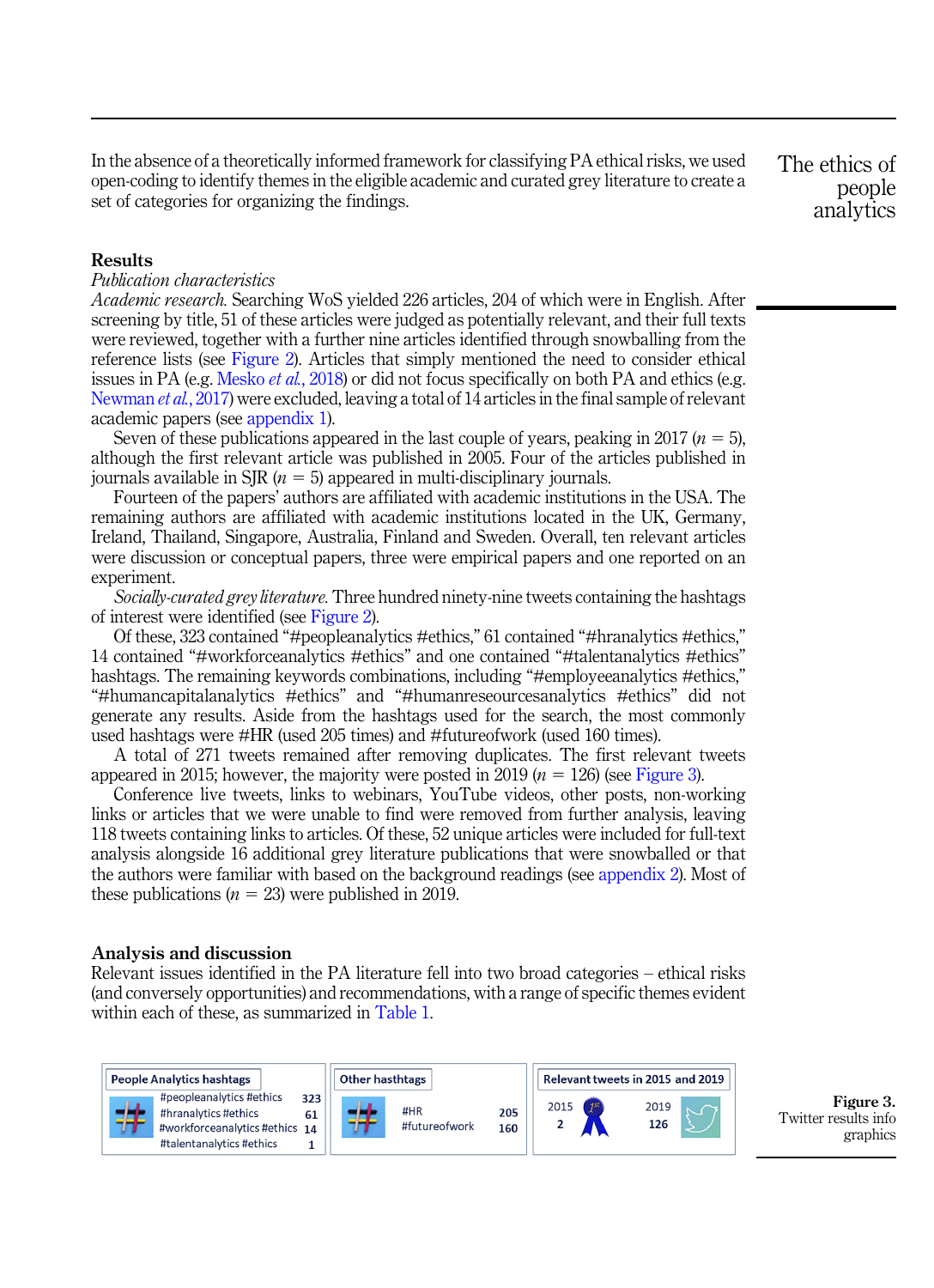<span id="page-5-0"></span>

| <b>PR</b>                                                                 | Risks for employees                                                                                                                                                                                                                                             | Risks for organizations                                                                                                                                                                                                                          |
|---------------------------------------------------------------------------|-----------------------------------------------------------------------------------------------------------------------------------------------------------------------------------------------------------------------------------------------------------------|--------------------------------------------------------------------------------------------------------------------------------------------------------------------------------------------------------------------------------------------------|
|                                                                           | Operationalizing bias and discrimination<br>Psychological or social profiling<br>Behavior shaping<br>Reducing performance/people to numbers<br>Creating inconvenience or income insecurity<br>Threatening privacy or autonomy through tracking and surveillance | Ethics as a point of risk for PA projects                                                                                                                                                                                                        |
|                                                                           |                                                                                                                                                                                                                                                                 | Recommendations                                                                                                                                                                                                                                  |
| Table 1.<br>Risks and<br>recommendations<br>emerging from the<br>analysis |                                                                                                                                                                                                                                                                 | Transparency and fairness<br>Legal compliance<br>Ethical guidelines and charters<br>Proportionality and protection<br>Data rights and consent<br>Inclusion of stakeholders<br>People skills and culture<br>Evaluation<br>Ethical business models |

To aid contextualization and interpretation, we discuss these categories alongside other relevant literature and real-world examples in the following section. Eligible articles identified with our search strategy are marked with an asterisk to differentiate them from other sources.

## Risks for employees

Operationalizing bias and discrimination. Arguments favoring the use of PA solutions rely on the notion that they are objective; indeed, many are designed with the "good" intention of enabling HR decisions based on data rather than flawed or biased human reasoning. Nevertheless, since these systems are designed by humans, the potential for prejudice, misunderstanding and bias to be encoded into their algorithms remains.

In 2015, Amazon discovered that its "recruitment engine," used for screening and prioritizing potential software developers, had been systematically discriminating against female applicants. The system had been trained, using machine learning, to look for key patterns and terms in resumes submitted to the company over ten years, primarily from men. "In effect, it had taught itself that male candidates were better" (Dastin,  $2018^*$ ). Although Amazon sought to correct this bias, it finally abandoned the system in 2018. The case illustrates how purely algorithmic PA systems can potentially have unintended discriminatory consequences by using data about race, age, gender, sexual orientation and disability to sort candidates.

Such bias may also be purposefully designed; for example, Facebook's ad-targeting algorithms were implicated in a lawsuit filed by the Communications Workers of America on behalf of its  $7,000+$  members. Originating with a complaint against T-Mobile by a jobseeker who discovered that she was not seeing the same ads as her daughter, this has extended to a Class Action against hundreds of other companies that used Facebook's platform for allegedly ageist job advertising ([Fernandez-Campbell,](#page-17-0) [2018\)](#page-17-0). Writers such as [Kim \(2017](#page-18-0)\*) point out that this type of "classification bias" is not adequately covered in existing legislation, such as the US Age Discrimination in Employment Act.

Psychological or social profiling. PA has its roots in psychometrics and may embed tests of personality and aptitude in its hiring and promotion algorithms. According to the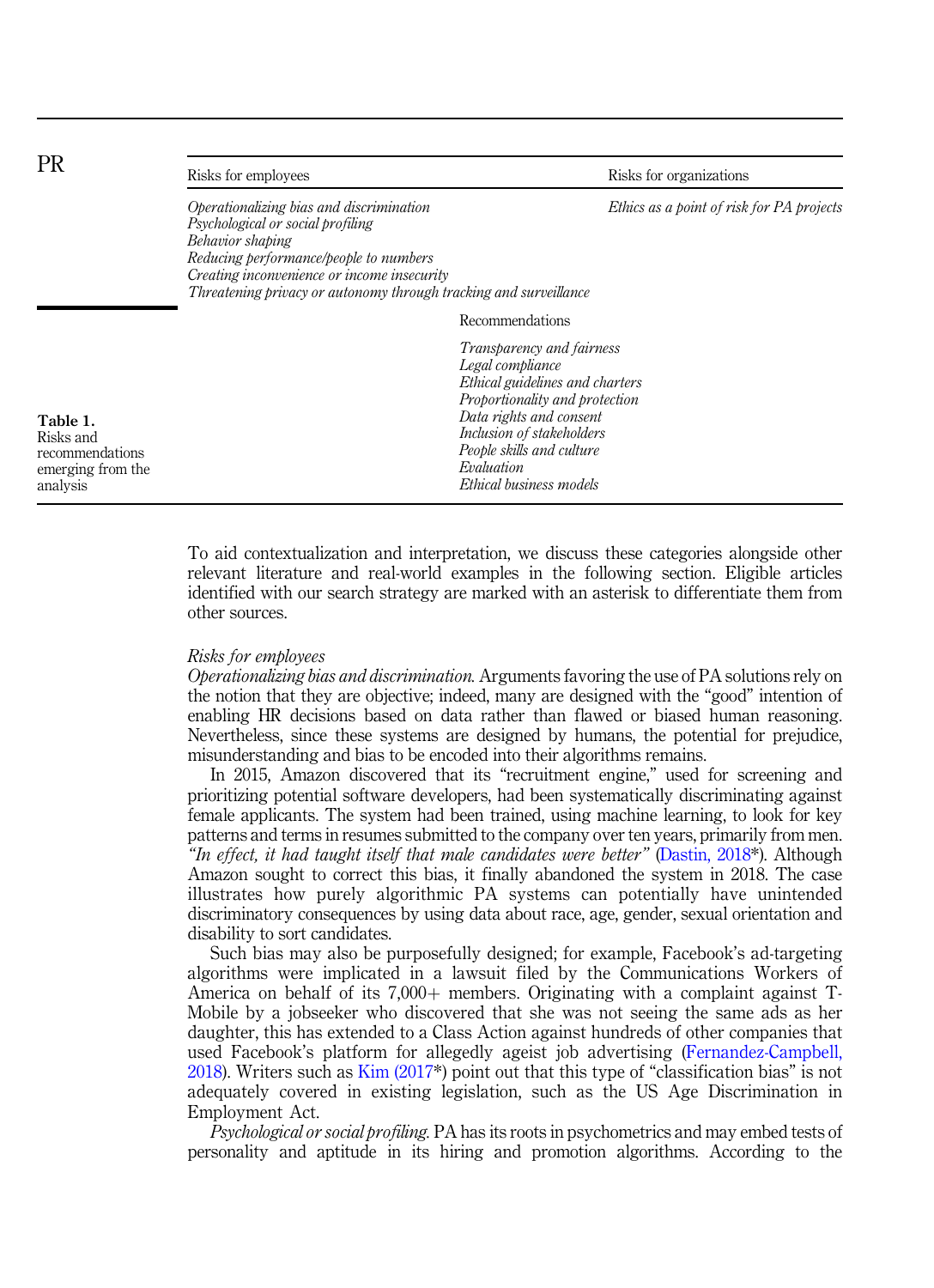Association of Graduates, 60–70% of prospective employers in the USA and the UK are using online personality tests in recruitment, which has been estimated as a \$500 million business growing by  $10-15\%$  a year (O'Neil, 2016a<sup>\*</sup>). Opponents of this form of human quantification argue that such tests can overlook moral character [\(Geller, 2018](#page-17-0)) and cultural or ethnic differences ([Kirke, 2019\)](#page-18-0). They might also identify differences that could be labeled as disabilities or mental health conditions, and thus be illegal under the Americans with Disabilities Act of 1990 (O'[Neil, 2016a\\*](#page-19-0)), particularly if they are used as "a mask for discriminating against a protected class" ([Anderson, 2018\)](#page-16-0). Although few job applicants rejected on the basis of such tests contact a lawyer, incomplete feedback and lack of expert knowledge on sources of bias mean they are unlikely to be aware or empowered to do so [\(Kim,](#page-18-0) [2017\\*](#page-18-0)). Greater transparency is called for in this regard, particularly since personality tests could potentially be poor predictors of job performance and may thus be both unfair on candidates and inefficient for employers (e.g. O'[Neil, 2016b\\*](#page-19-0); O'[Neil, 2018\)](#page-20-0). Meanwhile, with some recruiters now harnessing cross-platform analytics to profile potential employees from their "digital exhaust" trails, psychometric testing may soon be supplanted by passive data mining, presenting new ethical challenges around transparency, choice and privacy rights ([Cappelli, 2019](#page-16-0)).

# Behavior shaping

Data on individual employees' performance patterns, combined with other data obtained from emails and questionnaire responses, are also being used to feed algorithms that can send personalized messages to shape or "nudge" behavior. Based on principles from behavioral economics and persuasive psychology, these aim to encourage the achievement of workrelated goals for the individual, team or organization. An example referenced in our grey literature results is the company Humu, founded by former Google executive Lazlo Bock. Humu's "nudge engine" can set up reminders, prompt questions during meetings, as well as encourage employee-centric activities like saving for retirement or opting for healthier snacks ([Wakabayashi, 2018](#page-21-0); [High, 2019\\*](#page-18-0)). While the company has been keen to show its ethical credentials by emphasizing its respect for privacy and its ability to influence employees' personal job satisfaction (e.g. [High, 2019](#page-18-0)\*), critics have pointed to a lack of transparency around the purposes of nudges and uncertainties over whether employees know they are being nudged, raising ethical questions around users' information rights, effects on their personal autonomy and protection from manipulation [\(Wakabayashi, 2018\)](#page-21-0).

Reducing performance/people to numbers. HR departments and senior managers are widely using PA tools to monitor and measure (e.g. [Guenole](#page-17-0)  $et al.$ , 2018\*) the performance of individuals, teams and their workforce as a whole, presenting a range of ethical challenges.

Individuals: in contrast to screening and recruitment, performance management and promotion require a stronger emphasis on compliance with training, the achievement of targets and subjective ratings by managers. In the era of PA, these are becoming more automated, with enterprise software making it easier for HR managers to quantify and profile performance and time usage even at a distance. Proponents of PA argue that this can provide workers with objective insights about their performance, optimize their development and improve the objectivity of promotion decisions [\(Chowdhury, 2018\\*](#page-16-0)). Despite these worthy goals, reducing employee performance to numbers can devalue other important characteristics that are harder to measure, and has also been criticized for lacking context (O'[Neil, 2016b](#page-19-0)\*). Technologies that allow keystrokes to be logged and work to be viewed by supervisors also create a panopticon effect, reducing workers' privacy and autonomy, with potentially negative effects on work satisfaction and mental health ([Booth, 2019\\*](#page-16-0)). They have also been shown to affect employees' inclusion in and access to future training and development opportunities ([Jeske and Calvard, 2020\)](#page-18-0).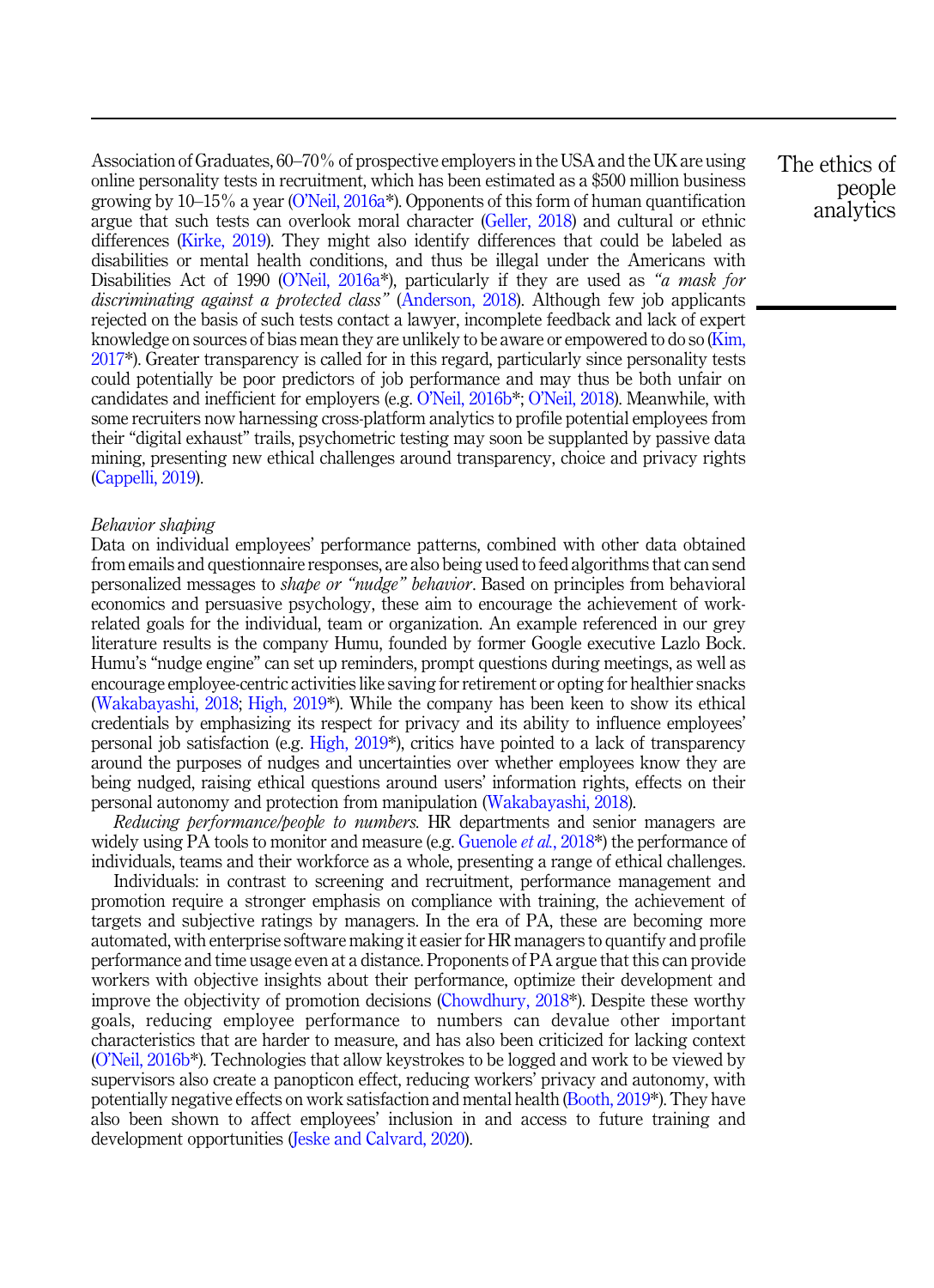Teams: Advocates of PA also claim that it can bring insights about how teams are working, which can improve their productivity and engagement. For example, using PA to help basketball teams understand their players and to track and review mistakes is reported to have had good results (O'[Neil, 2016b](#page-19-0)<sup>\*</sup>). Companies like Google and Microsoft are exploring how this can be achieved in business settings [\(Hogan, 2016\)](#page-18-0), although preliminary evidence suggests that such analytics may offer limited value. For example, despite collecting multiple data points, Google's Aristotle project was unable to identify consistent characteristics of successful teams or team members (Bodie et al.[, 2016\)](#page-16-0). These approaches also run the ethical risk of reducing teams to the status of machines, in which "suboptimal" components can be replaced, as well as ignoring the value of both diversity and synergistic working (O'[Neil, 2016a](#page-19-0)\*).

Populations: Some PA projects have been criticized for targeting organizational populations more than teams and individuals, creating the potential for data and machine learning to overprioritize and incentivize prototypically ideal characteristics at the risk of creating a homogeneous workforce that fails to reap the benefits of individuality (O'[Neil, 2016a](#page-19-0)\*).

Creating inconvenience or income insecurity. Some PA tools have also been blamed for causing inconvenience to employees, particularly by automatically altering work schedules in sectors with fluid workforces. For example, Starbucks used diverse types of data – from the weather to pedestrian patterns – to feed its scheduling software, resulting in uncertainty about available shift work  $(O'$ Neil,  $2016b^*$ ). Data compiled by the US government suggests that two-thirds of food service workers consistently get short-term notice of scheduling changes. Following an expose in the New York Times, legislation was introduced in Congress to rein in scheduling software, but its progress has been stalled (O'[Neil, 2016b](#page-19-0)\*). In the on-demand "gig" workforce, this problem is likely to become more prominent, adding to income insecurity [\(Crerar, 2018\)](#page-16-0). For example, a study of Uber drivers, highlighted in our grey literature results, found that while they are *theoretically* in control of their work, deviating from the company's algorithms could result in being banned from the platform ([Mohlmann](#page-19-0) [and Henfridsson, 2019](#page-19-0)\*). Some governments are seeking to tackle this with expectations of guaranteed-hours employment and equal pay (e.g. UK), but competition and globalization of the labor market are likely to make this hard to implement.

Threatening privacy or autonomy through tracking and surveillance. Issues around privacy and surveillance dominated the ethical considerations examined in both the academic and grey literatures. PA is often promoted as a means of enabling managers and organizations to track and monitor their employees, both in the workplace and, in some cases, even in their personal lives, for example, where these are linked to mobile phones or social media accounts. Some scholars have speculated that the global variation in levels of workplace monitoring reflects technological more than ethical differences [\(Pitesa, 2012](#page-20-0)\*), while others point to the role of political and cultural influences ([Guenole](#page-17-0) *et al.*, 2018<sup>\*</sup>).

A number of academic articles have analyzed the diverse methods through which employees can be monitored or surveilled. These can include pre-employment checks including credit reports, driving records, criminal records and drug-testing data checks; as well as on-the-job monitoring including electronic performance monitoring, e-mail monitoring, audio, video [\(Pitesa, 2012\\*](#page-20-0)) and location surveillance [\(Kaupins and Minch, 2005](#page-18-0)\*).

Recently, the research firm Gartner found that more than 50% of the 239 large corporations it surveyed are using "nontraditional" monitoring techniques, including scrutinizing who is meeting with whom, analyzing the text of emails and social media messages, scouring automated telephone transcripts and even gleaning genetic data ([Wartzman, 2019\\*](#page-21-0)). Other research revealed similar results, reporting that leading PA users are monitoring people data from diverse sources, including surveys (76%), integrated data from HR and financial systems (87%) and social media (17%) [\(Agarwal](#page-15-0) et al., 2018\*). Career Builder's independent survey of 2,300 hiring managers reported that 70% of respondents in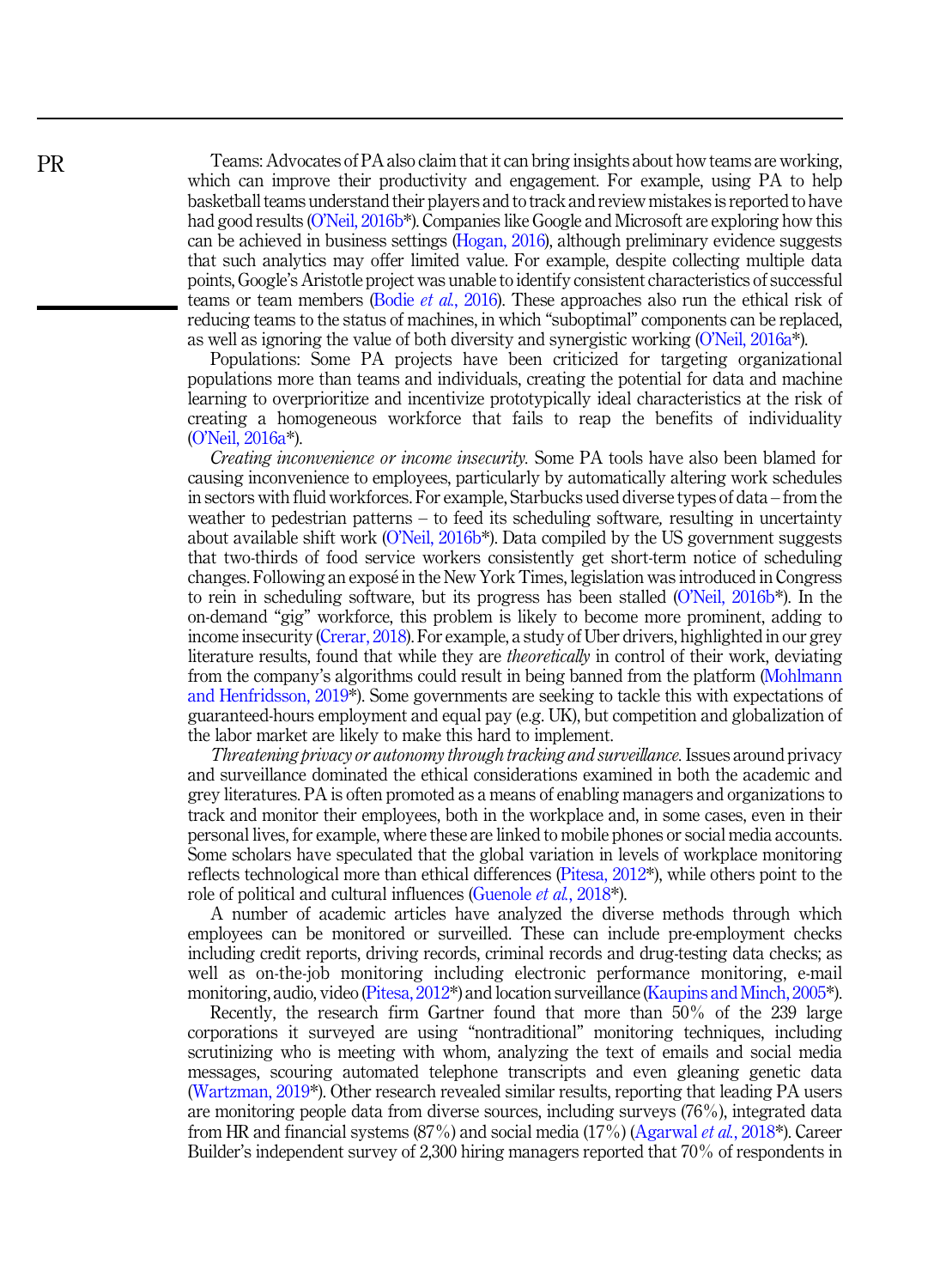2017 also used personal information obtained from social media to screen candidates, while 54% reported finding information on social media that led them not to hire a prospective candidate for an open role ([Mann](#page-19-0) *et al.*, 2018\*). The most commonly cited factor for this was the candidate posting provocative or inappropriate content. The survey also reported that third-party data brokers are often used to acquire this information, raising additional challenges for governance and accountability [\(Mann](#page-19-0) et al., 2018\*).

In contrast, narratives in the grey literature (mostly industry sources) suggest that most employees are accepting of digital monitoring. For example, in a blog for the Academy to Innovate HR, [Mann and](#page-19-0) *et al.* (2018<sup>\*</sup>) cite a survey by ExecuNet suggesting that 82% of employees expect prospective employers to "Google" them, although only 33% bother to Google themselves. It has been argued that this acceptance is a result of organizations' success in persuading employees that sharing personal information is in their interest, thus shifting perceptions of workplace monitoring away from "authoritarian regimes" toward something that "evinces an ostensibly participatory character" ([Wartzman, 2019](#page-21-0)\*) or to "participatory surveillance" ([Marchant, 2019\\*](#page-19-0)).

Employee tracking and monitoring projects were mentioned as particularly risky in the creative and innovative industries, where people can require time-out for brainstorming ideas, which might be measured by PA software as time spent not working [\(Booth, 2019\\*](#page-19-0)). Likewise, as noted by [Kim \(2017\\*](#page-18-0)), a system cannot know when an employee has an upset stomach and needs to be away from their desk –- it just senses that they are not currently working.

Not only might monitoring tools and programs provide organizations with incomplete or low-quality data about work, as in the examples above, surveillance may have unintended negative effects on work itself. One academic experiment revealed that the prospect of active monitoring reduced potential employees' impressions of an organization's ethics as well as the likelihood of job acceptance and job satisfaction (Holt *et al.*, 2017<sup>\*</sup>). While higher pay significantly increased the likelihood of job acceptance, it only marginally increased perceived job satisfaction. The same experiment also revealed that none of the potential justifications given by an employer for monitoring changed participants' perspectives on its ethicality or their willingness to work at such a company (Holt *et al.*[, 2017](#page-18-0)<sup>\*</sup>).

Employee "wellness programs" represent a particular class of workplace monitoring, which may require staff to share their medical data, wear a biometric monitoring device or even to be microchipped. An employee survey on wearables by PwC reported that 37% did not trust their employer not to use the data against them in some way [\(Jacobs, 2017](#page-18-0)\*). Nevertheless, many organizations are still in the process of adopting wellness programs, despite little evidence of their effectiveness. The Illinois Workplace Wellness Study ([Jones](#page-18-0) et al.[, 2019\)](#page-18-0) enrolled 5,000 employee volunteers in a randomized controlled trial of a program involving biometric health screening and online health risk assessment, linked to health and wellness classes and financial incentives. The results revealed no impact on employee health outcomes, productivity or company medical spending, and there was a strong self-selection effect, with healthier employees more likely to participate. From an ethical perspective, this suggests that such programs may inadvertently widen health inequalities. Such programs have also been criticized for placing undue responsibility for health on the individual, and for penalizing those who cannot comply, such as the disabled ([Carroll, 2018\\*](#page-16-0)). Moreover, while they are typically framed as benign and helpful, they are often designed more to reduce corporate costs than benefit workers [\(Kellar-Guenther, 2016\)](#page-18-0).

Even strong opponents of workplace monitoring, such as the American Civil Liberties Union, acknowledge that employers have a right to undertake some monitoring ([Kim, 2017](#page-18-0)\*), although it calls for ethical standards. Indeed, the academic literature already contains proposals on how to make workplace monitoring less stressful. This can include, for example, informing employees about the monitoring system, setting fair performance benchmarks; and using documentation or records for benign purposes rather than for sanctions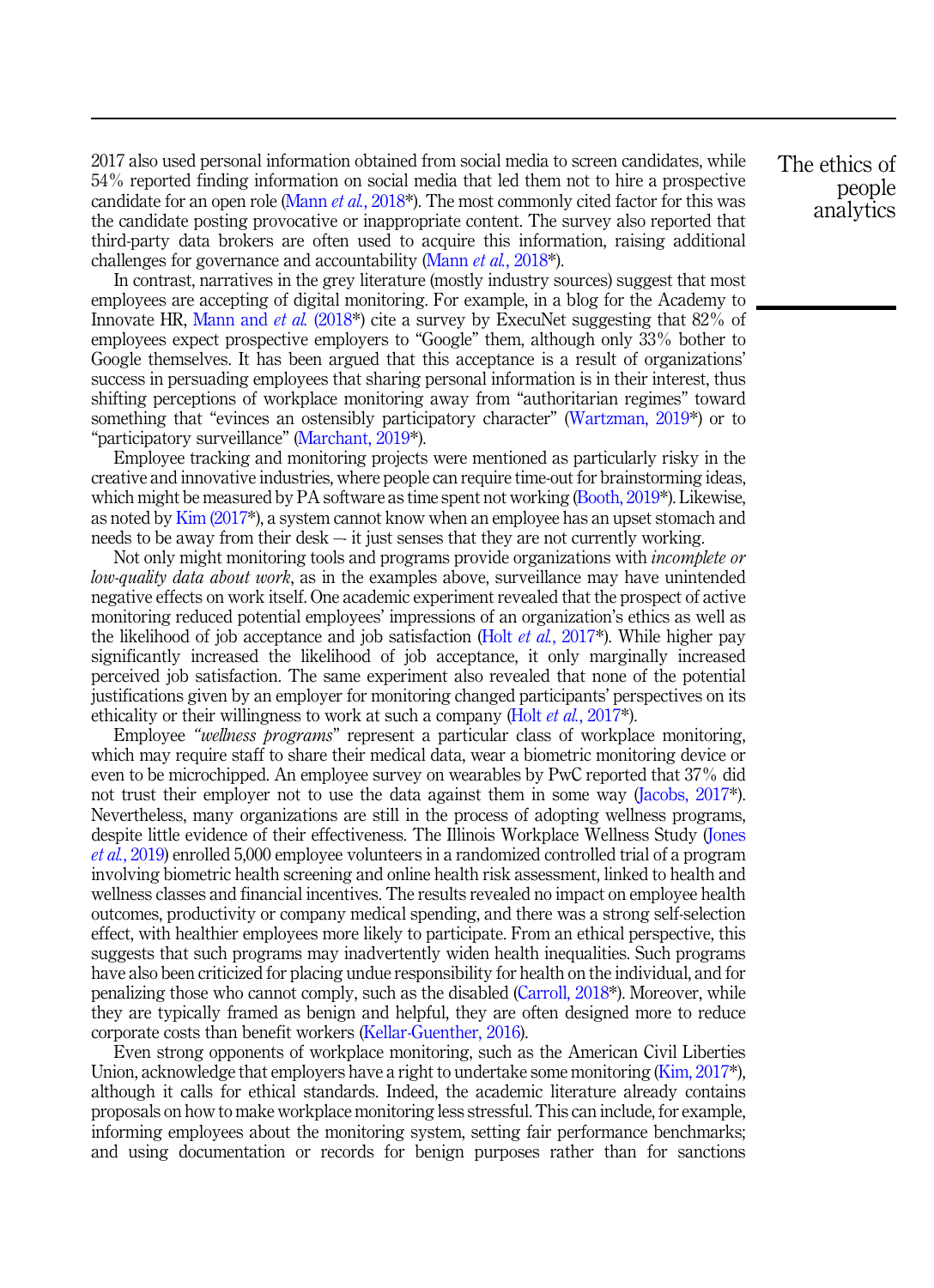([Moussa, 2015](#page-19-0)\*). Educating and communicating with employees about monitoring are also identified as the best ways to attain their consent and agreement ([Kim, 2017\\*](#page-18-0)).

## Risks for organizations

Ethics as a point of risk for PA projects. A theme seen in the grey literature concerned the role of ethics as a challenge for PA projects, reflecting a growing acknowledgment in the profession that successfully implementing these innovations is highly dependent on their privacy and acceptability. In an Insight222 survey of 57 companies, 81% of respondents reported that their workforce analytics projects were sometimes or often jeopardized by data ethics/privacy concerns [\(Petersen, 2018\\*](#page-20-0)). Some organizations have been criticized for spending money on PA systems but failing to act on the insights they bring about unproductive work ([Smith, 2015\\*](#page-20-0)), creating a gap between leaders and laggards in PA adoption [\(Fleming](#page-17-0) et al., 2018\*).

PA projects are relatively new, so *organizations currently lack an extensive history of legal*, ethical or risk precedents to consult. It has been claimed that existing risk management strategies are not fully applicable to PA projects because organizations may be unable to recognize indicators of potential failure ([Calvard and Jeske, 2018\\*](#page-16-0)).

Other concerns, reflected in both the academic and grey literature, relate to *employees' lack* of trust in PA projects or their outcomes. A recent study concluded that 63% of employees believe that their employer is tracking or gathering sensitive data about them, and 72% believe their companies are not telling them what data they are collecting ([Pease, 2018](#page-20-0)\*). Employees who do not trust their employers are less likely to provide relevant, truthful information. Knowing one is being observed and judged or ranked on a second-by-second basis can also lead to people gaming the system [\(Jacobs, 2017\\*](#page-18-0)).

Organizations are also reportedly putting PA projects on hold due to uncertainty over their regulatory compliance, particularly with the high-profile GDPR. Despite this, in the run-up to its enforcement in May 2018, only 53% of companies reported that they had been getting ready for GDPR and only 22% that they had excellent safeguards to protect employee data ([Green, 2018](#page-17-0)\*). The penalties for breaching GDPR can be severe, with organizations failing to safeguard or misusing personal information facing fines of up to  $\in \mathbb{Z}^2$  of annual worldwide turnover (Mann *et al.*, 2018<sup>\*</sup>). However, while GDPR represents a significant advancement of employee rights in the digital era, its primary focus on protecting personally identifiable information leaves open questions around the uses of anonymized or nonidentifiable data. More significantly, it only applies to European Union (EU) citizens, albeit also to companies processing their data overseas. Australia and New Zealand are also reported to have comprehensive regulations to protect employees' privacy [\(Pitesa, 2012](#page-20-0)\*). However, there is a regulatory deficit in other regions, particularly in developing countries. Nevertheless, even in the EU, legislation on diverse types of privacy is not equally mature. For example, the right of an individual (whether an employee or not) to location privacy has not been established anywhere in the world, albeit this is implicitly covered by broader laws on personal data in several countries. As an illustration, the Finnish Personal Information Law and Law about Privacy and Security of Telecommunications are said to apply to location privacy although "there are no laws in Finland that concern location information" (Sami, 2004 as cited in [Kaupins and Minch, 2005\\*](#page-18-0)). Conflicting rules on the data rights of employers and employees also create complications when it comes to PA, with the invocation of "legitimate interest" under GDPR giving rise to ambiguity when it comes to privacy rights ([Petersen, 2018\\*](#page-20-0)).

The lack of robust legal protections in diverse parts of the world, including the USA, has been exacerbated by the declining role of trade unions as a force to advocate for workers' rights (including privacy rights). In the USA, this has been made worse by "at-will" employment contracts, in which employees can be fired for any reason, giving employers greater coercive powers over their employees ([Suk, 2007\)](#page-20-0), including through surveillance.

PR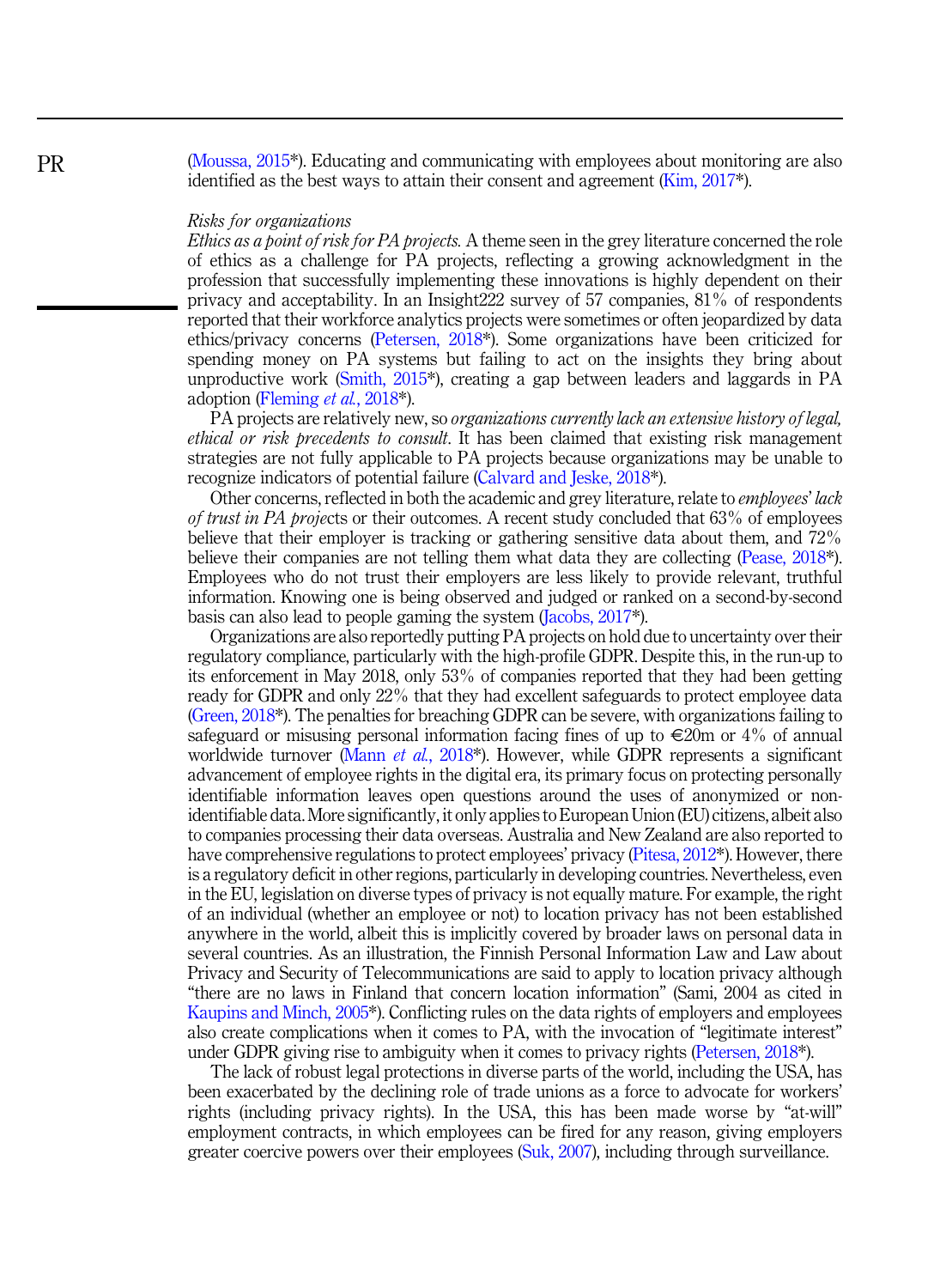Judging what is acceptable and what is possible was mentioned as another huge dilemma for HR and PA professionals. Many authors mentioned not only legal but also moral or ethical dilemmas. One observation was that the agenda in PA projects is often left to technologists, computer scientists or PA vendors, when what is really needed are experts in human behavior and ethics ([Calvard and Jeske, 2018\\*](#page-16-0)).

Increasingly, employees are putting pressure on corporate leaders to be more ethical, in some cases staging protests and walkouts in response to perceived misuses of data or algorithms (e.g. [Helmore, 2019](#page-18-0)). State-sponsored programs applying PA-like tools to workers are also raising concerns. For example, secretive data-mining company Palantir was recently found to have covertly installed an app on manual workers' phones to monitor their movements, social networks and communications. The project, conducted in association with the US immigration authorities, resulted in multiple sackings and deportations of undocumented migrants ([Joseph, 2019](#page-18-0)).

#### Recommendations

In addition to the concerns raised in the academic and grey literature, a number of suggestions and recommendations for managing the ethical risks of PA projects were seen in the literature, which we have clustered into the categories shown in [Table 1](#page-5-0) and are discussed below.

Transparency and fairness. Transparency was identified as being one of the most critical considerations for PA projects. Diverse articles recommend that organizations communicate their reasons for pursuing PA projects and the kind of benefits employees should expect from them, rather than only describing what they will involve. PA projects lacking transparency may be perceived by employees as unfair and thus encounter resistance to participation or acceptance, although there is also a lack of clarity in how to define or measure fairness [\(Manyika, 2019\)](#page-19-0).

Legal compliance. Adherence with legislation is an essential building block of all HR data policies. A survey by Privacy International and freedominfo.org found that 57 countries, mostly from Europe and North America, have passed privacy legislation, while a further 37 countries, mostly in Africa and South America, have pending efforts [\(Kim, 2017](#page-18-0)\*).

Many authors referred to the introduction of GDPR as an opportunity for European organizations to review their compliance with relevant laws and regulations. It was also recognized that technology is rapidly evolving in ways that may be difficult to anticipate, and a pressing question for HR practitioners is what to do in new situations that are not covered adequately by legislation, bearing in mind that what may be legal is not automatically ethical.

Ethical guidelines and charters. Reports in the grey literature strongly recommend that organizations develop and publish clear guidance in the form of an ethical charter, potentially in collaboration with other organizations. A recent survey revealed that almost half of respondents do not have a PA-related ethical charter in place yet [\(Petersen, 2018\\*](#page-20-0)). Aligning the charter with the social norms of the country in which the organization is located was also seen as important, since attitudes toward personal data collection and analysis can vary between countries and cultures (e.g. [Guenole](#page-17-0) et al., 2018\*). The PA-related guidance recently developed by consulting firm Insight222 [\(Green, 2018](#page-17-0)\*) was cited as a useful resource, while it was also noted that HR professionals are bound by broader professional standards (e.g. CIPD) that should also guide their ethical standards of practice in relation to PA [\(Green, 2019\)](#page-17-0).

Proportionality and protection. Articles in our review emphasize that PA practitioners need to understand which approaches to data storage, access or analysis are permitted in their jurisdiction, who their stakeholders are and their access rights, and who "owns"the data on employee-held devices such as laptops and mobile phones ([Jones, 2017](#page-18-0)\*). They call for a better mapping of the data types and methods used in PA, recognizing that "the ethical issues with big data lie not so much with its collection but with the weaknesses in organizational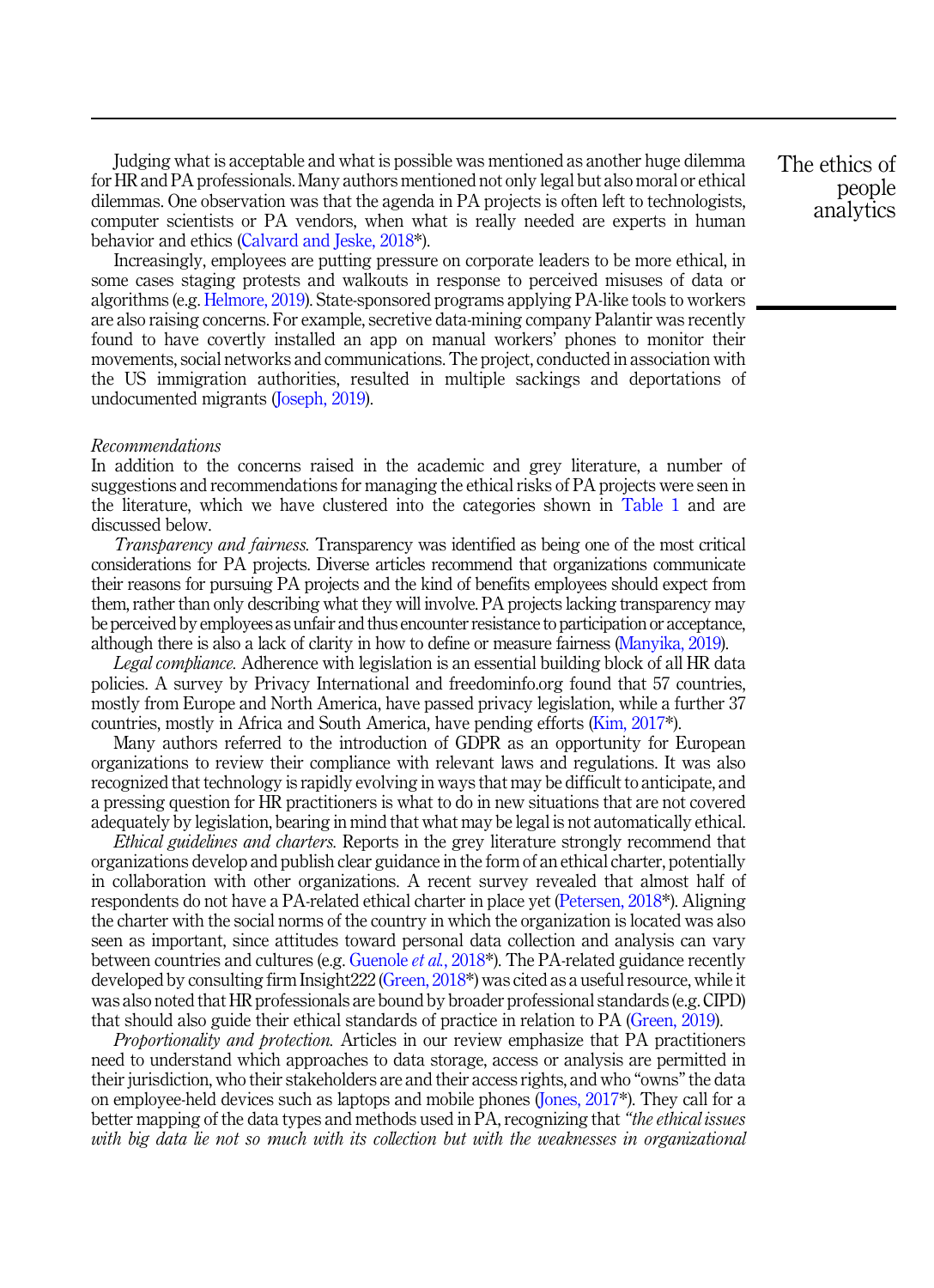processes and systems that enable it" ([Nunan and Di Domenico, 2015,](#page-19-0) p. 10 as cited in [Calvard](#page-16-0) [and Jeske, 2018](#page-16-0)\*). They also acknowledge the co-dependencies between technologies, laws and social attitudes about what data should be protected and what should not (e.g. as for employees with disabilities, where data may potentially be used both to discriminate and to prevent discrimination).

It is strongly recommended that data collected for PA projects should be strictly jobrelated, though it is acknowledged that it is not easy to draw a line between what is personal and what is job-related, especially where data are collected from employer-owned cell phones or notebooks [\(Bersin, 2019\\*](#page-16-0)).

The use of aggregated, non-identifying data is recommended where possible, to demonstrate to employees that the purpose behind PA projects is to capture larger organizational trends. For small teams, it is recommended to present a generic overview of the results, ensuring that no single response can be attributed to a specific employee ([Kumar,](#page-18-0) [2018\\*](#page-18-0)). Moreover, data that are not permitted or no longer useful should be deleted, as it is claimed that about 60% of organizations possess such data and HR departments are among the worst offenders ([Jacobs, 2017\\*](#page-18-0)).

As employees' awareness of PA grows, they will start exercising their rights and may request that HR correct or erase their data, increasing the need for transparency and security on the part of HR/PA software providers and teams [\(Haim, 2018\\*](#page-17-0)). Blockchain is suggested as one opportunity for good governance, enabling digital verification of employees' profiles, as well as allowing potential new-hires to own and manage their data during the recruitment process ([Spence, 2018](#page-20-0)\*). Approaches to "privacy by design" are also advocated, both when creating procedures for the use of legacy HRIS and developing new digital platforms ([Lingard, 2018\\*](#page-19-0)), with a requirement to review their compliance on a regular basis. When selecting PA solutions, organizations also need to follow ethical procurement processes and supplier management procedures ([Haim, 2018](#page-17-0)\*).

It was also proposed that organizations should adopt the best practices already used for the governance of algorithms in other sectors, such as healthcare and pharmaceuticals, as well as standards for data collection, integrity, preservation and model validity ([Kim, 2017](#page-18-0)\*).

Data rights and consent. Aside from the legal requirements, it is recommended that organizations inform employees of their right to opt-out of relevant data collection processes and give them the opportunity to do so. For example, employees' right to informed consent is part of the privacy guidelines from the Organisation for Economic Co-operation and Development [\(Kaupins and Minch, 2005](#page-18-0)\*). Organizations also need to consider whether employees are making choice to participate freely [\(Mann](#page-19-0) *et al.*, 2018<sup>\*</sup>) or because they fear negative consequences. It is also recommended that consent be renewed regularly (e.g. once every quarter).

Inclusion of stakeholders. There is an agreement, across the grey and academic literatures, that diverse stakeholders need to be consulted and involved in PA projects to ensure these are sustainable and successful ([Calvard and Jeske, 2018](#page-16-0)\*). Stakeholder-specific recommendations include the following:

HR and PA professionals should execute only PA projects which they can be proud of, can communicate openly about and which are compliant with the company's privacy comfort zone ([Guenole](#page-17-0) *et al.*, 2018<sup>\*</sup>). They are also encouraged to engage with work councils where these exist. The specific recommendation for HR teams was to take control of the PA agenda, rather than letting it be led by suppliers, and to rigorously monitor "machine-related" decisions to make sure they are reasonable and unbiased, while also evidence-based ([Agarwal](#page-15-0) *et al.*, 2018\*).

Consulting legal and/or compliance officers is important for ensuring compliance with data anonymization policies and regulations, since "HR teams cannot know everything about data privacy, legal requirements or ethics" (Green, 2018<sup>\*</sup>).

Employees are critical stakeholders in PA projects and should never feel afraid to speak up about their concerns ([Leong, 2017\\*](#page-19-0)). Listening to employees' opinions can elucidate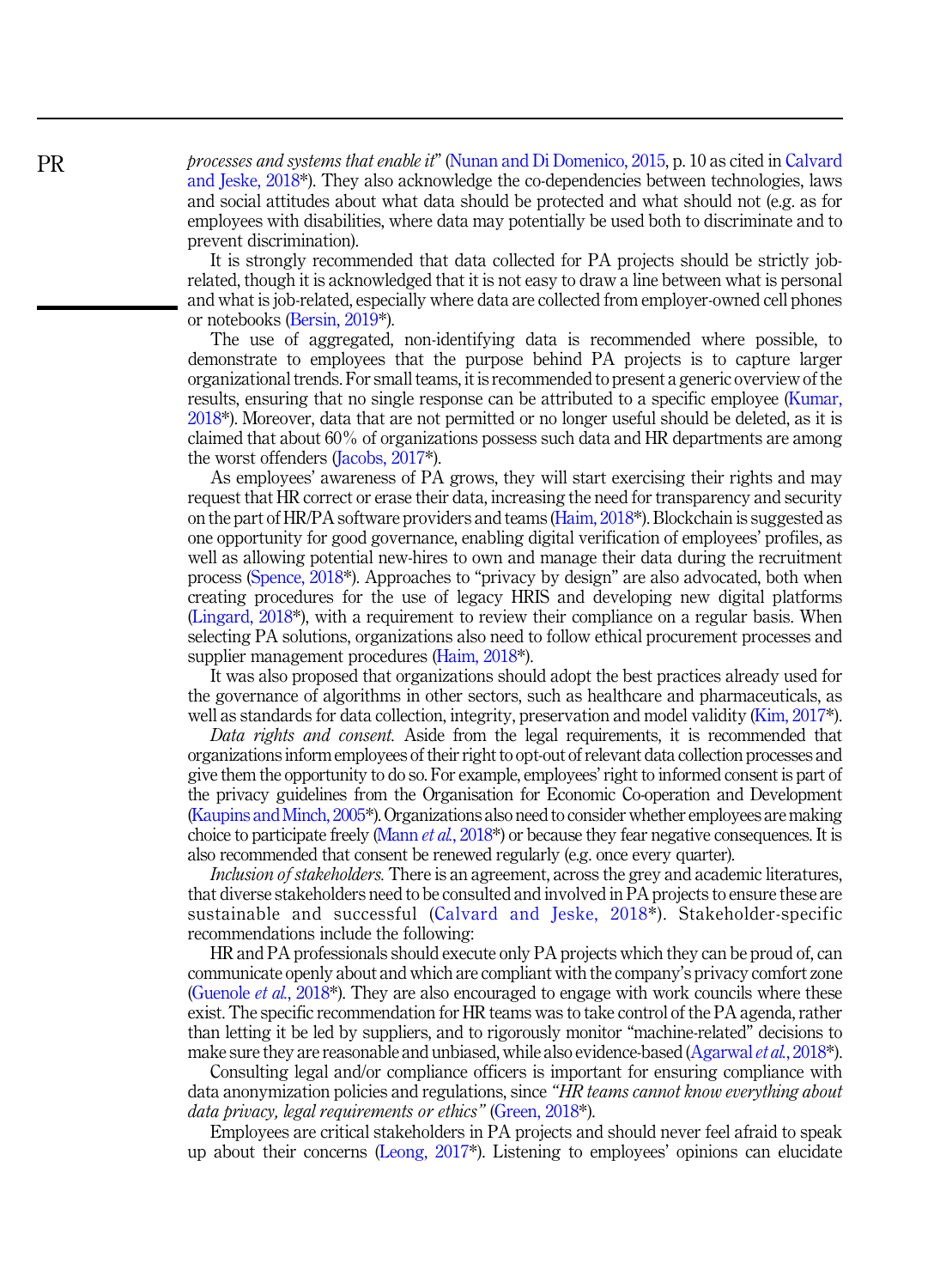questionable practices that management has potentially not considered [\(Kumar, 2018\\*](#page-18-0)) and may be collected via anonymized surveys. For employees to feel safer in PA projects, it is important to let them maintain a sense of ownership of the data that are being gathered ([Jones,](#page-18-0) [2017\\*](#page-18-0)). The need to ensure that employees experience the benefits of PA projects, and not just the organization, is also seen as critical [\(Marritt, 2016\)](#page-19-0).

Managers are also seen as crucial in creating a safe space for employees to discuss corporate ethics, to maximize transparency and minimize the dangers of whistle blowing ([Leong, 2017](#page-19-0)\*).

New organizational roles such as Chief Data Officer, Chief Information Governance Officer or Chief Privacy Officer, alongside information governance committees, are seen as ways of protecting employee privacy while staying in line with corporate objectives [\(Leong, 2017\\*](#page-19-0)).

Ethicists are seen as valuable consultants by some commentators, helping decisionmakers and PA professionals to ensure the integrity of new projects [\(West, 2018](#page-21-0)\*).

International organizations and governments have a macro-role to play in PA projects, as they are responsible for the creation of and monitoring of adherence to the policies related to PA practices ([Kim, 2017\\*](#page-18-0)).

People skills and culture. Several qualifying articles from the grey literature mentioned the importance of PA skills and talent. It was recommended that employers should ideally try to fill PA roles with internal candidates, who can have extensive company knowledge and serve as translators in communicating the results of PA projects [\(Fleming](#page-17-0) et al., 2018\*). Desirable characteristics of PA leaders noted in the articles included patience, innovation, holistic thinking, project and process management, adaptive leadership, ability to catalyze or broker analytics and being a good brand ambassador [\(Green and Chidambaram, 2018](#page-17-0)\*). However, very few authors specified ethics amongst these soft skills. Of those that did so, it was recommended that ethics should not only be included in PA training activities but also in daily work, so employees operationalize ethical considerations [\(West, 2018\\*](#page-21-0)).

Evaluation. Monitoring and evaluation are key considerations for PA projects, and communicating "quick wins" can encourage buy-in. It is recommended that in addition to their benefits for employers tied to the organization's strategic challenges and broader transformational initiatives, decisions about future analytics investments can be made more ethical by taking into account their impacts on "people outcomes," and that decisions should be made by HR professionals and the company management rather than by suppliers. In making these decisions, it is important to consider the potential harms that PA projects may bring to employees and to plan strategies for managing risk and avoiding unintended consequences ([Pease, 2018](#page-20-0)\*).

Ethical business models. It was noted in the grey literature that PA leaders are beginning to realize that "risk may be a bigger strategic issue than growth" and are adjusting their business models to include not only financial profits but also ethical aspects of doing business ([Bersin,](#page-16-0) 2018<sup>\*</sup>). As remarked in one of the grey literature publications, "*thankfully, with each new data* scandal, helped by GDPR rules, a new [HR technology] product is launched with a different business model" ([Spence, 2018\\*](#page-20-0)). This recognition is reflected in the growing interest in ethics amongst global technology companies, including the partnership between Amazon, Apple, Facebook, Google, IBM and Microsoft aimed at studying and advancing public understanding of AI and its influences on people and society, including ethical influences ([Bersin, 2018](#page-16-0)\*).

## Conclusions and implications

Interest in digital ethics has risen at an exponential rate in the last few years, with governments, academics and the technology industry racing to create new ethical principles, manifestos, guidelines and frameworks. This is reflected in the results of recent meta-review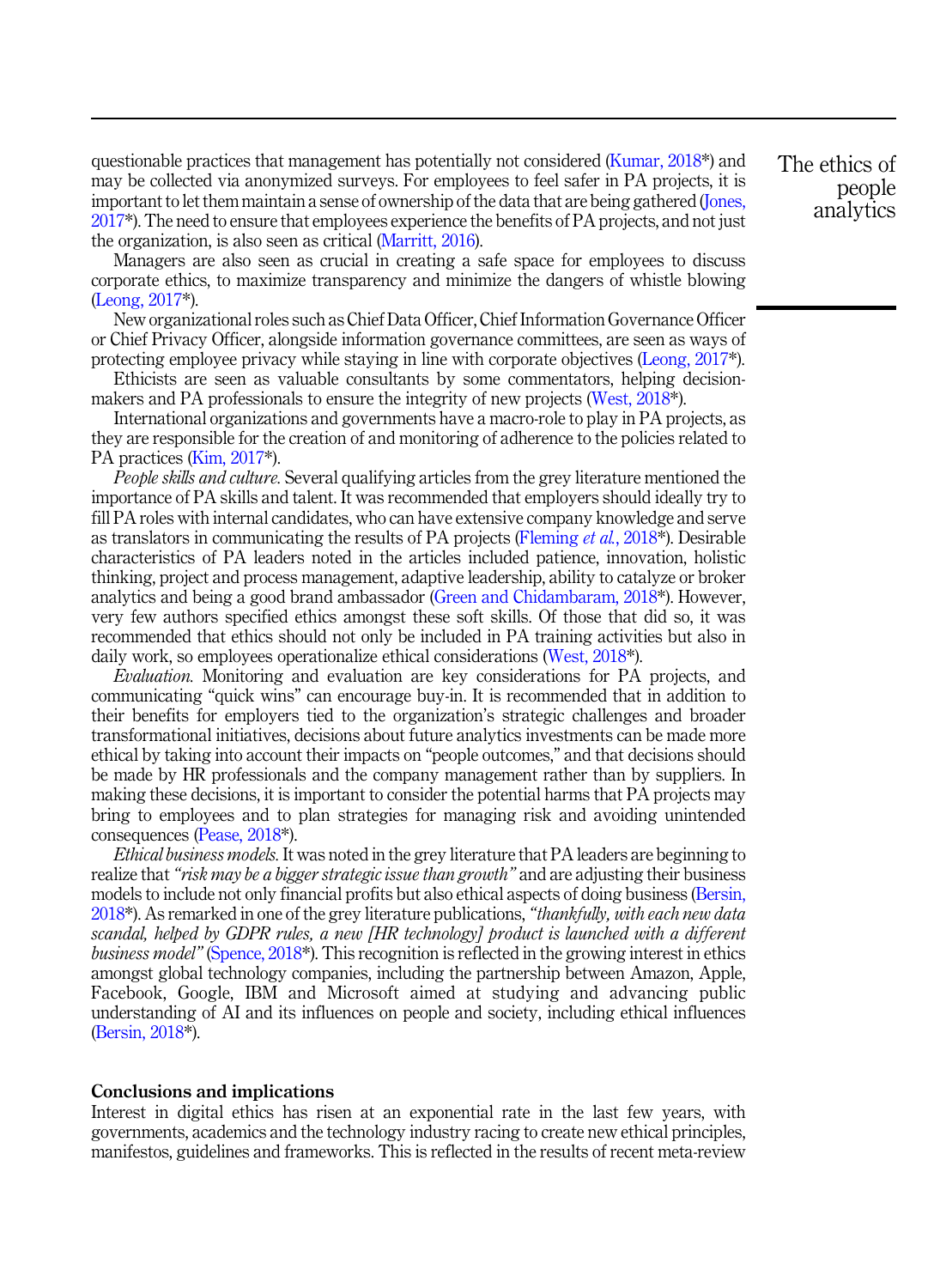of AI ethics guidelines, published in the *Nature* journal (Jobin *et al.*[, 2019](#page-18-0)) whose authors remark on the variation in interpretation and the difficulty of translating principles into regulations and practices. Despite this activity, ethical considerations for PA have received relatively little attention, compared to other areas with a strong focus on data analytics, such as education or medicine.

This study set out to identify, map and describe the existing published academic and grey literature covering ethical considerations for PA, up to the end of December 2019. Our analysis indicates that discussion of ethical issues in PA has appeared in the academic and grey literature mainly (although not extensively) in the last three years – more than a decade after the first PA articles were published [\(Tursunbayeva](#page-20-0) et al., 2018). Searching the academic literature revealed little formal research into ethical aspects of PA, although searching social media exposed a growing stream of grey literature aimed at helping managers to recognize the ethical issues and adopt more ethical practices (e.g. [Green, 2018\)](#page-17-0). These literatures touched on philosophical, legal, societal and data security considerations, as well as risks and potential benefits.

The majority of articles revealed by the searches were discussion papers, technical descriptions, subjective case reports, blog posts and educational resources, rather than empirical studies. Despite this apparent evidence gap, many organizations are developing, planning or already using PA, exposing employees to potential risks for their privacy, autonomy, career options, income and well-being. The accuracy of the data underpinning PA and the algorithms it drives also create new questions around error and bias, while the legality of PA practices – in terms of employment law and data protection regulations – remains unclear. A shift in the emphasis of PA projects, from managing individuals to managing larger organizational populations, suggests a desire to avoid these uncertainties.

While similar issues associated with rights, fairness and power dynamics have been discussed for many years in relation to HR and employment ethics ([Ekuma and Akobo, 2015\)](#page-17-0), the "datafication" of work and the workforce, aided by predictive analytics and connected digital devices, casts a new light on these. The literature exposed by our review points not only to increased monitoring and surveillance but also to the automation of processes in recruitment, talent analytics, performance assessment and the shaping of behavior, aided by developments in behavioral economics and AI, adding to concerns about work-by-numbers and the demise of choice, opportunity and fairness.

Despite these concerns, the literature yielded by our searches typically casts PA in a positive light, more so in the case of content posted via Twitter, where the majority of references to PA ethics were found, reflecting professional communities of practice. The optimistic view promotes the ethical use of data and automation to eliminate human bias from hiring, promotion and remuneration decisions, such as through eliminating gender discrimination. It nonetheless acknowledges that such approaches can backfire if the source data is skewed, as in the case of Amazon's hiring algorithms, which had been trained using data primarily from male applicants. The value of PA for exposing unethical practices such as absenteeism or intellectual property theft is framed as a way of protecting organizations. In addition, while wellness apps and cellphone tracking could be seen as a form of backdoor surveillance, if used benignly they may potentially support employees' health and security.

The articles appearing in our search results also highlight the challenges involved in implementing PA projects in organizations while ensuring they are ethical and legally compliant, as well as recommendations for addressing them. This is seen as particularly problematic for international organizations operating in diverse contexts with multiple regulations and differing cultural or political expectations. It is also acknowledged that PA is an emerging innovation with as-yet-unknown consequences, and organizations need to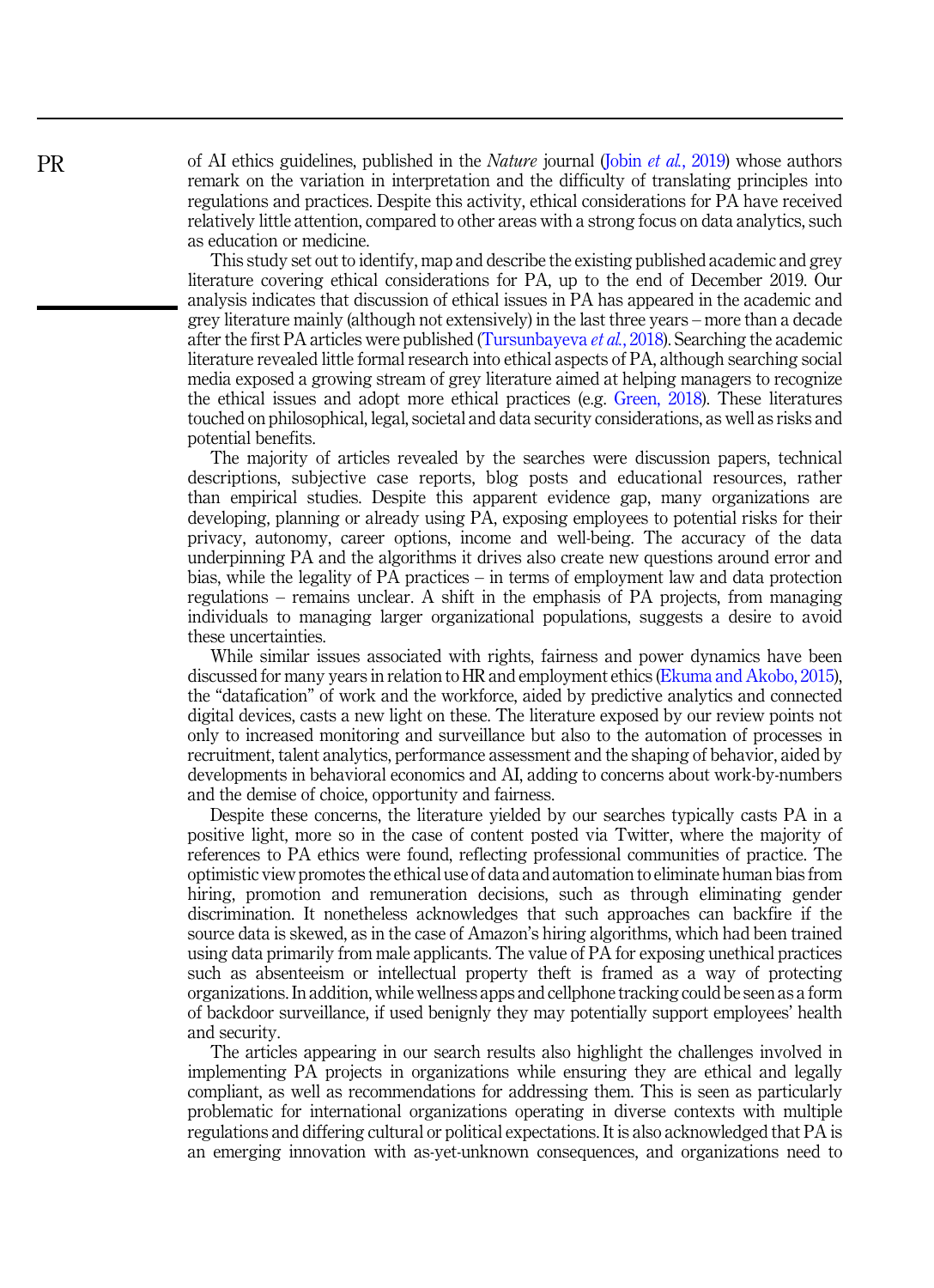envision and mitigate potential risks as PA projects are happening. This need, for what might be termed "anticipatory ethics," is embodied within frameworks for responsible innovation, such as the one proposed by the EU [\(RRI Tools Consortium, 2016](#page-20-0)) or the UK's [Engineering](#page-17-0) [and Physical Sciences Research Council \(2016\)](#page-17-0).

It is interesting to contrast the way in which ethical issues are discussed in the PA-specific literature, compared with broader academic discourse on data ethics and the future of work, seen in the legal, social and political sciences. These meta-narratives are dominated by concerns about privacy, rights, power and fairness, particularly in relation to the rise of the platform-driven "gig economy," the algorithmic shaping of behavior and the role of AI in replicating and replacing the human workforce (e.g. [Dastin, 2018\\*](#page-16-0)). In contrast, much of the PA-specific literature derives from industry sources and tends to express more optimism about the potential of PA, although it is recognized that adherence with ethical practices is needed to realize this potential. Ethical issues and recommendations described in the broader literature on data/digital ethics were nevertheless reflected in PA narratives, including the need for transparency and fairness in PA projects, proportionality and protections in the use of data, respect for the participants' rights and choices (e.g. through obtaining consent) and inclusion of diverse stakeholders into PA initiatives (see [Figure 1\)](#page-3-0). Other ethical recommendations arising in this literature include the need to ensure legal compliance whilst also covering areas overlooked by existing regulations within ethical charters, providing training in PA ethics, fostering a systemic culture of ethical practice, ensuring that PA provides reciprocal benefits for employees (e.g. data for personal development), evaluating PA projects and including ethical outcomes in business models.

This exploratory scoping review makes several important contributions to theory, practice and policy on PA. As academic research on PA is still in its infancy, this review can help to inform and guide future work. It provides an accessible summary of the risks, opportunities, trade-offs and regulatory issues for PA, as well as a framework for integrating ethical strategies and practices, and could thus help organizations to avoid potentially catastrophic unintended consequences, not only for their employees but also for their resilience and reputation. Finally, this paper can provide a channel through which to inform and engage relevant policymakers.

The rise of PA raises new questions for interdisciplinary management science and adds to current debates over the future of human work and employment in a digitized, algorithm-driven society. Such innovations present a dilemma for organizations seeking to optimize their workforce and maximize their effectiveness while also risking employee surveillance, depersonalization and dissatisfaction, alongside new legal vulnerabilities. Using the scoping review method has provided an opportunity to go beyond the nascent academic literature on PA ethics to explore how industry, the consulting sector and PA professionals themselves are discussing these issues. Although the PA literature remains optimistic and somewhat technocentric, we were able to discern ethical themes around risk, regulation and people factors that reflect similar considerations in the wider literature on digital ethics. Uses of data and analytics also offer opportunities to enhance organizational ethics through reducing human bias or increasing wellness and safety, which can be lost in both sociopolitical and technocentric discourses. These dilemmas call for a new social contract between employers and employees, which could help organizations to avoid catastrophic unintended consequences for their resilience, reputation and bottom line. New legal and policy research is also needed to accommodate the changing technological, regulatory and cultural contexts of PA (e.g. [Duggan](#page-17-0) et al., 2020).

While PA practitioners and analysts have recently proposed a set of ethical principles ([Green, 2018](#page-17-0)\*), concerted academic effort is needed to develop evidence-based and inclusive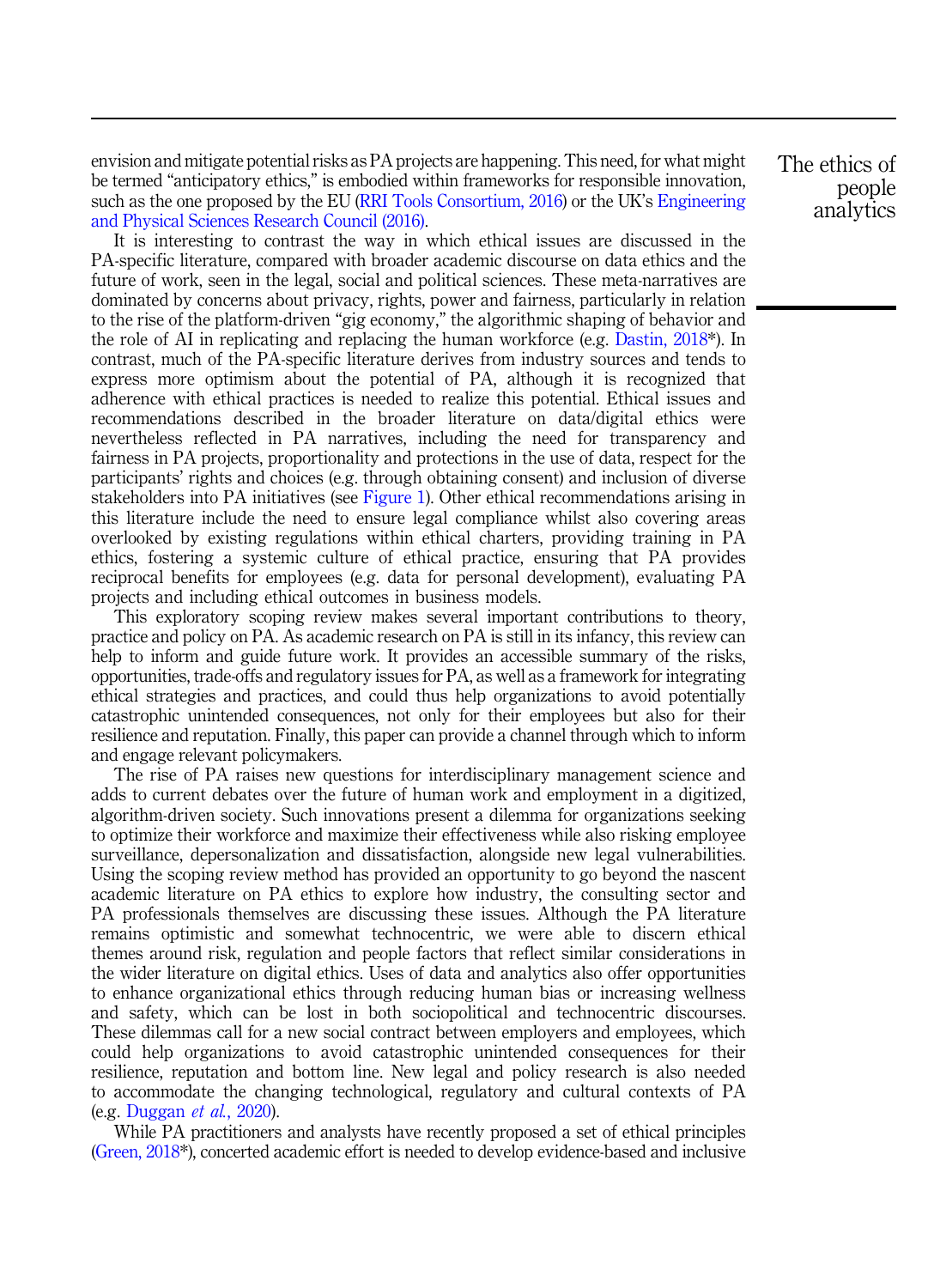<span id="page-15-0"></span>frameworks to guide regulators, industry and practitioners in how to respond to these innovations, particularly given their steady penetration into scaled enterprise software and platforms.

As we have noted in the methodology section, no theoretically driven, PA ethics guidelines exist, and for this reason we chose to be guided by the data rather than by a specific framework. One of our recommendations is that such guidelines should be developed, which our results can help to inform. There is a need for primary research to understand how these methods are changing work within different types of organization and their intended and unintended impacts on employees. As more research is published, the case for using systematic review methods, in preference to the scoping approach adopted here, will grow. For the reasons explained in the methods section, the present analysis is the natural first step in what is an emerging field and builds directly from observations about the lack of ethical discourse seen in our published review on the value propositions of PA.

#### Postscript: PA in the era of Covid-19

The searches undertaken for this review extend to the end of 2019 and thus pre-date the beginning of the Covid-19 pandemic. The results are nevertheless timely, given the rapid rise in working from home, creating greater dependencies on technology and bringing people's professional and personal lives much closer together. In addition to generating new organizational requirements for managing workers remotely, this has ramped-up the use of methods for monitoring, assessing and shaping the behavior and performance of workers and teams, some of which could be ethically problematic ([Hern, 2020](#page-18-0)). These include covert keystroke logging, communications monitoring and harnessing employees' device cameras and microphones, in some cases without consultation or consent ([Gifford, 2020](#page-17-0)). The risks and benefits are likely to vary between settings, types of work, and countries with different legislation; for example, workers' privacy rights are somewhat less protected in the US compared to the EU ([Dale, 2017](#page-16-0)). Nevertheless, the growing use of "bossware" is presenting new risks that even HR departments may not be fully aware of ([Schwartz, 2020](#page-20-0)). Concerns have also been raised about the potential for such technologies to unfairly stigmatize women having to balance work with childcare responsibilities, to "gamify" productivity using digital rewards and to decrease people's ability to decouple work from leisure time ([Nguyen, 2020\)](#page-19-0).

Given the long-term threat of new outbreaks, it is also likely that technologies such as facial recognition cameras, biometric scanners and mobile-tracking apps will begin to enter physical work environments, alongside analytical tools integrated into computers or networks. These will inevitably create closer links between measures of well-being and performance, magnifying the types of ethical dilemma already discussed in relation to workplace wellness programs [\(Pagliari, 2020\)](#page-20-0). So far, ethical debates around PA and worker surveillance have been relatively undifferentiated, but it is likely that more research focused specifically on PA methods will emerge in the coming months, helping to shape new frameworks for ethical practice as organizations and workers transition to the "new normal" in a post-pandemic world.

## References

- Agarwal, D., Bersin, J., Lahiri, G., Schwartz, J. and Volini, E. (2018), "People data: how far is too far?", available at: [https://www2.deloitte.com/za/en/pages/human-capital/articles/people-data-how-far](https://www2.deloitte.com/za/en/pages/human-capital/articles/people-data-how-far-is-too-far.html)[is-too-far.html](https://www2.deloitte.com/za/en/pages/human-capital/articles/people-data-how-far-is-too-far.html) (accessed 20 July 2019).
- Ajunwa, I., Crawford, K. and Schultz, J. (2017), "Limitless worker surveillance", California Law Review, Vol. 105 No. 3, pp. 735-776.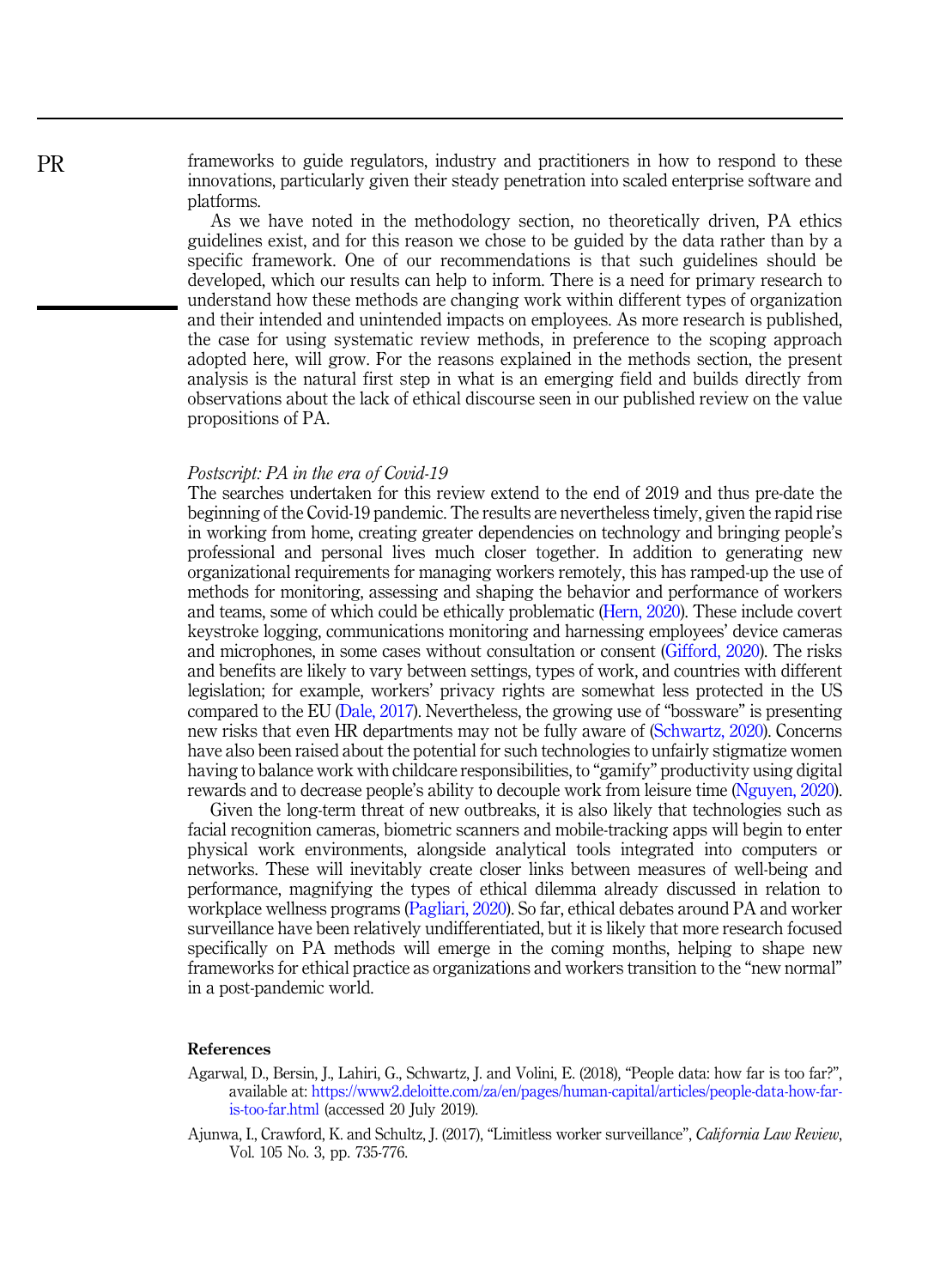- <span id="page-16-0"></span>Anderson, M. (2018), "Who are you?: the legal implications of employee personality testing", available at: <https://www.lexology.com/library/detail.aspx?g=dbe2b2e9-f1db-42c4-8551-3394c35ed868> (accessed 3 March 2021).
- Arksey, H. and O'Malley, L. (2005), "Scoping studies: towards a methodological framework", International Journal of Social Research Methodology, Vol. 8 No. 1, pp. 19-32.
- Bersin, J. (2018), "The ethics of artificial intelligence: it's trickier than you think", Josh Bersin, 20 August, available at: <https://joshbersin.com/2018/08/the-ethics-of-ai-its-much-trickier-than-you-think/> (accessed 3 March 2021).
- Bersin, J. (2019), "People analytics and AI in the workplace: four dimensions of trust", Josh Bersin, 4 May, available at: [https://joshbersin.com/2019/05/the-ethics-of-ai-and-people-analytics-four](https://joshbersin.com/2019/05/the-ethics-of-ai-and-people-analytics-four-dimensions-of-trust/)[dimensions-of-trust/](https://joshbersin.com/2019/05/the-ethics-of-ai-and-people-analytics-four-dimensions-of-trust/) (accessed 3 March 2021).
- Bodie, M.T., Cherry, M.A. and McCormick, M.L. (2016), "The law and policy of people analytics", University of Colorado Law Review, Paper No. 2016-6, available at: [https://papers.ssrn.com/sol3/](https://papers.ssrn.com/sol3/papers.cfm?abstract_id=2769980) [papers.cfm?abstract\\_id=2769980](https://papers.ssrn.com/sol3/papers.cfm?abstract_id=2769980) (accessed 3 March 2021).
- Booth, R. (2019), "UK businesses using artificial intelligence to monitor staff activity", The Guardian, 7 April, available at: [https://www.theguardian.com/technology/2019/apr/07/uk-businesses-using](https://www.theguardian.com/technology/2019/apr/07/uk-businesses-using-artifical-intelligence-to-monitor-staff-activity)[artifical-intelligence-to-monitor-staff-activity](https://www.theguardian.com/technology/2019/apr/07/uk-businesses-using-artifical-intelligence-to-monitor-staff-activity) (accessed 3 March 2021).
- Calvard, T.S. and Jeske, D. (2018), "Developing human resource data risk management in the age of big data", International Journal of Information Management, Vol. 43, pp. 159-164.
- Cappelli, B. (2019), "Your approach to hiring is all wrong", Harvard Business Review, May–June 2019, pp. 48-58.
- Cardador, M.T., Northcraft, G.B. and Whicker, J. (2017), "A theory of work gamification: something old, something new, something borrowed, something cool?", Human Resource Management Review, Vol. 27 No. 2, pp. 353-365.
- Carroll, A.E. (2018), "Workplace wellness programs don't work well. Why some studies show otherwise", The New York Times, 6 August, available at: [https://www.nytimes.com/2018/08/06/](https://www.nytimes.com/2018/08/06/upshot/employer-wellness-programs-randomized-trials.html) [upshot/employer-wellness-programs-randomized-trials.html](https://www.nytimes.com/2018/08/06/upshot/employer-wellness-programs-randomized-trials.html) (accessed 3 March 2021).
- Chowdhury, R. (2018), "How human-centric AI can help your employees love Mondays again", Forbes, 16 March, available at: [https://www.forbes.com/sites/rummanchowdhury/2018/03/](https://www.forbes.com/sites/rummanchowdhury/2018/03/16/how-human-centric-ai-can-help-your-employees-love-mondays-again/) [16/how-human-centric-ai-can-help-your-employees-love-mondays-again/](https://www.forbes.com/sites/rummanchowdhury/2018/03/16/how-human-centric-ai-can-help-your-employees-love-mondays-again/) (accessed 3 March 2021).
- CIPD (2020), "Professional values. Principles-led. Explore the three key principles to making good decisions", available at: [https://peopleprofession.cipd.org/profession-map/core-purpose/](https://peopleprofession.cipd.org/profession-map/core-purpose/principles-led) [principles-led](https://peopleprofession.cipd.org/profession-map/core-purpose/principles-led) (accessed 20 July 2020).
- Clark, S. (2015), "Ethical decision-making: eight perspectives on workplace dilemmas. Research report", CIPD, available at: [https://www.cipd.co.uk/knowledge/culture/ethics/workplace](https://www.cipd.co.uk/knowledge/culture/ethics/workplace-decisions-report#gref)[decisions-report#gref](https://www.cipd.co.uk/knowledge/culture/ethics/workplace-decisions-report#gref) (accessed 3 March 2021).
- Crerar, P. (2018), "Gig economy workers' rights to be given boost in overhaul", The Guardian, 8 November, available at: [https://www.theguardian.com/business/2018/nov/08/gig-economy](https://www.theguardian.com/business/2018/nov/08/gig-economy-workers-rights-to-be-given-boost-in-overhaul)[workers-rights-to-be-given-boost-in-overhaul](https://www.theguardian.com/business/2018/nov/08/gig-economy-workers-rights-to-be-given-boost-in-overhaul) (accessed 3 March 2021).
- Cross, R.L., Singer, J., Colella, S., Thomas, R.J. and Silverstone, Y. (2010), The Organizational Network Fieldbook: Best Practices, Techniques and Exercises to Drive Organizational Innovation and Performance, Jossey-Bass, ISBN: 9780470542200.
- Dale, B. (2017), "The differences between workplace privacy for Americans and Europeans", Observer, 20 September, available at: <https://observer.com/2017/09/workplace-privacy-america-europe/> (accessed 3 March 2021).
- Dastin, J. (2018), "Amazon scraps secret AI recruiting tool that showed bias against women", Reuters, 9 October, available at: [https://www.reuters.com/article/us-amazon-com-jobs-automation](https://www.reuters.com/article/us-amazon-com-jobs-automation-insight-idUSKCN1MK08G)[insight-idUSKCN1MK08G](https://www.reuters.com/article/us-amazon-com-jobs-automation-insight-idUSKCN1MK08G) (accessed 3 March 2021).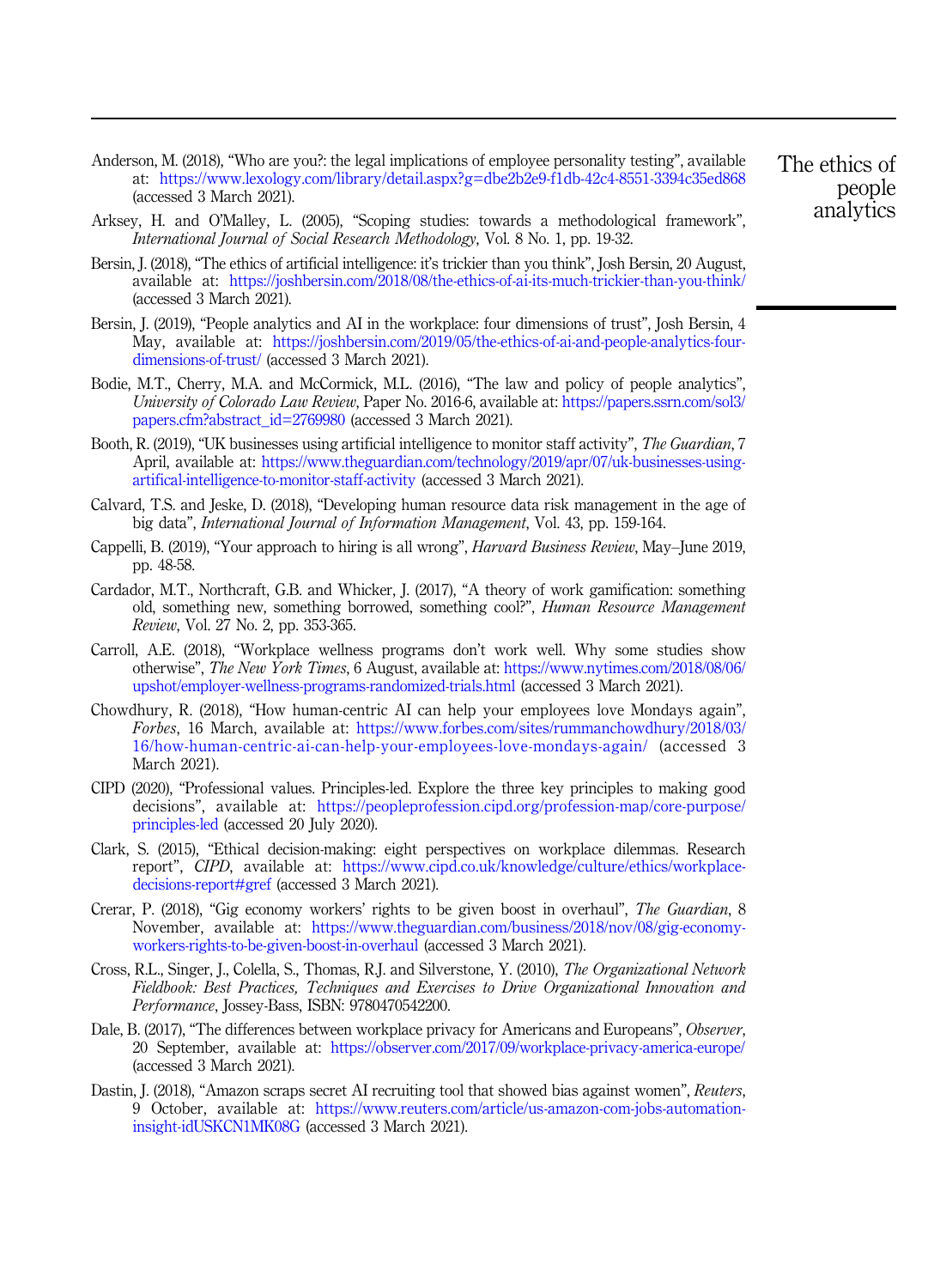- <span id="page-17-0"></span>Delios, A. (2010), "How can organizations be competitive but dare to care?", Academy of Management Perspectives, Vol. 24 No. 3, pp. 25-36.
- Deloitte Insights (2018), "The rise of the social enterprise. 2018 deloitte global human capital trends", 8 May, available at: [https://www2.deloitte.com/content/dam/insights/us/articles/HCTrends2018/](https://www2.deloitte.com/content/dam/insights/us/articles/HCTrends2018/2018-HCtrends_Rise-of-the-social-enterprise.pdf) [2018-HCtrends\\_Rise-of-the-social-enterprise.pdf](https://www2.deloitte.com/content/dam/insights/us/articles/HCTrends2018/2018-HCtrends_Rise-of-the-social-enterprise.pdf) (accessed 3 March 2021).
- Duggan, J., Sherman, U., Carbery, R. and McDonnell, A. (2020), "Algorithmic management and appwork in the gig economy: a research agenda for employment relations and HRM", *Human* Resource Management Journal, Vol. 30, pp. 114-132, doi: [10.1111/1748-8583.12258.](https://doi.org/10.1111/1748-8583.12258)
- Edwards, M.R. and Edwards, K. (2016), Predictive HR Analytics: Mastering the HR Metric, Kogan Page, New York, NY.
- Ekuma, K.J. and Akobo, L.A. (2015), "Human resource management ethics and professionals' dilemmas: a review and research agenda", Human Resource Management Research, Vol. 5 No. 3, pp. 47-57.
- Engineering and Physical Sciences Research Council (2016), "Framework for responsible innovation", available at: <https://epsrc.ukri.org/index.cfm/research/framework/> (accessed 20 July 2020).
- European Commission (2020), "Data protection in the EU", available at: [https://ec.europa.eu/info/law/](https://ec.europa.eu/info/law/law-topic/data-protection/data-protection-eu_en) [law-topic/data-protection/data-protection-eu\\_en](https://ec.europa.eu/info/law/law-topic/data-protection/data-protection-eu_en) (accessed 14 November 2020).
- Fernandez-Campbell, A. (2018), "Facebook, Amazon, and hundreds of companies post targeted job ads that screen out older workers", Vox, 31 May, available at: [https://www.vox.com/policy-and](https://www.vox.com/policy-and-politics/2018/5/31/17408884/facebook-amazon-job-ads-age-discrimination-lawsuit)[politics/2018/5/31/17408884/facebook-amazon-job-ads-age-discrimination-lawsuit](https://www.vox.com/policy-and-politics/2018/5/31/17408884/facebook-amazon-job-ads-age-discrimination-lawsuit) (accessed 3 March 2021).
- Fitz-Enz, Jac and Mattox, J.R. II (2014), Predictive Analytics for Human Resources, John Wiley & Sons, Hoboken, New Jersey.
- Fleming, O., Fountaine, T., Henke, N. and Saleh, T. (2018), "Ten red flags signaling your analytics program will fail", McKinsey Analytics, 14 May, available at: [https://www.mckinsey.com/](https://www.mckinsey.com/business-functions/mckinsey-analytics/our-insights/ten-red-flags-signaling-your-analytics-program-will-fail) [business-functions/mckinsey-analytics/our-insights/ten-red-flags-signaling-your-analytics](https://www.mckinsey.com/business-functions/mckinsey-analytics/our-insights/ten-red-flags-signaling-your-analytics-program-will-fail)[program-will-fail](https://www.mckinsey.com/business-functions/mckinsey-analytics/our-insights/ten-red-flags-signaling-your-analytics-program-will-fail) (accessed 3 March 2021).
- Geller, L.W. (2018), "How your hiring process could predict unethical behavior", Strategy+Business, 29 January, available at: [https://www.strategy-business.com/article/How-Your-Hiring-Process-](https://www.strategy-business.com/article/How-Your-Hiring-Process-Could-Predict-Unethical-Behavior?gko=744f0)[Could-Predict-Unethical-Behavior?gko=744f0](https://www.strategy-business.com/article/How-Your-Hiring-Process-Could-Predict-Unethical-Behavior?gko=744f0) (accessed 3 March 2021).
- Gifford, C. (2020), "COVID-19 raises questions about employee surveillance technology", European CEO, 22 June, available at: [https://www.europeanceo.com/home/featured/covid-19-raises](https://www.europeanceo.com/home/featured/covid-19-raises-questions-about-employee-surveillance-technology/)[questions-about-employee-surveillance-technology/](https://www.europeanceo.com/home/featured/covid-19-raises-questions-about-employee-surveillance-technology/) (accessed 3 March 2021).
- Green, D. (2018), *Don't Forget the 'H' in HR. Ethics and People analytics*, David Green Blog, 19 March, available at: <https://www.davidrgreen.com/blog/2018/4/9/dont-forget-the-h-in-hr> (accessed 3 March 2021).
- Green, D. (2019), "Episode 2: driving business performance with people data (Interview with Edward Houghton, Head of research and thought leadership at the CIPD)", MyHRfuture, available at: [https://www.myhrfuture.com/digital-hr-leaders-podcast/2019/5/20/episode-2-driving-business](https://www.myhrfuture.com/digital-hr-leaders-podcast/2019/5/20/episode-2-driving-business-performance-with-people-data-interview-with-edward-houghton-head-of-research-and-thought-leadership-at-the-cipd)[performance-with-people-data-interview-with-edward-houghton-head-of-research-and-thought](https://www.myhrfuture.com/digital-hr-leaders-podcast/2019/5/20/episode-2-driving-business-performance-with-people-data-interview-with-edward-houghton-head-of-research-and-thought-leadership-at-the-cipd)[leadership-at-the-cipd](https://www.myhrfuture.com/digital-hr-leaders-podcast/2019/5/20/episode-2-driving-business-performance-with-people-data-interview-with-edward-houghton-head-of-research-and-thought-leadership-at-the-cipd) (accessed 3 March 2021).
- Green, D. and Chidambaram, A. (2018), The Role of the People Analytics Leader Part 2: Creating Organisational Culture and Shaping the Future, myHRfuture, 25 February, available at: [https://](https://www.myhrfuture.com/blog/2018/2/25/the-role-of-the-people-analytics-leader-part-2-creating-organisational-culture-shaping-the-future) [www.myhrfuture.com/blog/2018/2/25/the-role-of-the-people-analytics-leader-part-2-creating](https://www.myhrfuture.com/blog/2018/2/25/the-role-of-the-people-analytics-leader-part-2-creating-organisational-culture-shaping-the-future)[organisational-culture-shaping-the-future](https://www.myhrfuture.com/blog/2018/2/25/the-role-of-the-people-analytics-leader-part-2-creating-organisational-culture-shaping-the-future) (accessed 3 March 2021).
- Guenole, N., Feinzig, S. and Green, D. (2018), "The grey area: ethical dilemmas in HR analytics. Perspectives from the global workforce", IBM, available at: [https://www.ibm.com/watson/](https://www.ibm.com/watson/talent/talent-management-institute/ethical-dilemmas-hr-analytics/hr-ethical-dilemmas.pdf) [talent/talent-management-institute/ethical-dilemmas-hr-analytics/hr-ethical-dilemmas.pdf](https://www.ibm.com/watson/talent/talent-management-institute/ethical-dilemmas-hr-analytics/hr-ethical-dilemmas.pdf) (accessed 3 March 2021).
- Haim, L.S. (2018), "Will People analysts always be human?", Littal Shemer Haim, 8 May, available at: <https://www.littalics.com/will-people-analysts-always-be-human/> (accessed 3 March 2021).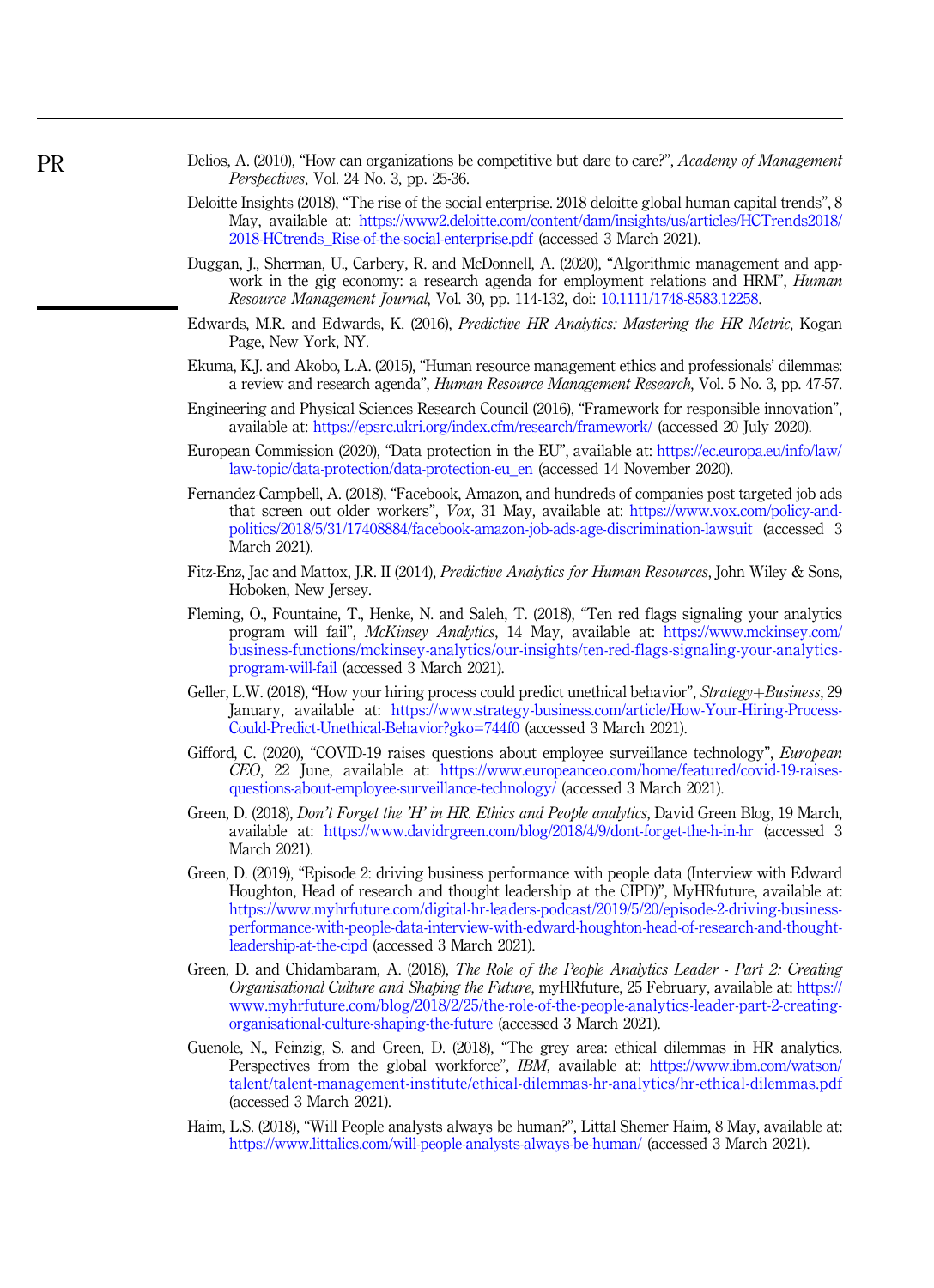- <span id="page-18-0"></span>Helmore, E. (2019), "Hundreds of Google employees urge company to resist support for Ice", The Guardian, 16 August, available at: [https://www.theguardian.com/technology/2019/aug/16/](https://www.theguardian.com/technology/2019/aug/16/hundreds-of-google-employees-urge-company-to-resist-support-for-ice#:~:text=Hundreds%20of%20Google%20employees%20urge%20company%20to%20resist%20support%20for%20Ice,-This%20article%20is&text=A%20group%20of%20employees%20called,Immigration%20and%20Customs%20Enforcement%20contract) [hundreds-of-google-employees-urge-company-to-resist-support-for-ice#:~:text=Hundreds%](https://www.theguardian.com/technology/2019/aug/16/hundreds-of-google-employees-urge-company-to-resist-support-for-ice#:~:text=Hundreds%20of%20Google%20employees%20urge%20company%20to%20resist%20support%20for%20Ice,-This%20article%20is&text=A%20group%20of%20employees%20called,Immigration%20and%20Customs%20Enforcement%20contract) [20of%20Google%20employees%20urge%20company%20to%20resist%20support%20for%](https://www.theguardian.com/technology/2019/aug/16/hundreds-of-google-employees-urge-company-to-resist-support-for-ice#:~:text=Hundreds%20of%20Google%20employees%20urge%20company%20to%20resist%20support%20for%20Ice,-This%20article%20is&text=A%20group%20of%20employees%20called,Immigration%20and%20Customs%20Enforcement%20contract) [20Ice,-This%20article%20is&text=A%20group%20of%20employees%20called,Immigration](https://www.theguardian.com/technology/2019/aug/16/hundreds-of-google-employees-urge-company-to-resist-support-for-ice#:~:text=Hundreds%20of%20Google%20employees%20urge%20company%20to%20resist%20support%20for%20Ice,-This%20article%20is&text=A%20group%20of%20employees%20called,Immigration%20and%20Customs%20Enforcement%20contract) [%20and%20Customs%20Enforcement%20contract](https://www.theguardian.com/technology/2019/aug/16/hundreds-of-google-employees-urge-company-to-resist-support-for-ice#:~:text=Hundreds%20of%20Google%20employees%20urge%20company%20to%20resist%20support%20for%20Ice,-This%20article%20is&text=A%20group%20of%20employees%20called,Immigration%20and%20Customs%20Enforcement%20contract) (accessed 3 March 2021).
- Hern, A. (2020), "Shirking from home? Staff feel the heat as bosses ramp up remote surveillance", The Guardian, 27 September, available at: [https://www.theguardian.com/world/2020/sep/27/](https://www.theguardian.com/world/2020/sep/27/shirking-from-home-staff-feel-the-heat-as-bosses-ramp-up-remote-surveillance) [shirking-from-home-staff-feel-the-heat-as-bosses-ramp-up-remote-surveillance](https://www.theguardian.com/world/2020/sep/27/shirking-from-home-staff-feel-the-heat-as-bosses-ramp-up-remote-surveillance) (accessed 3 March 2021).
- High, P. (2019), "Former Google HR chief Laszlo Bock aims to revolutionize people management with Humu", Forbes, 9 September, available at: [https://www.forbes.com/sites/peterhigh/2019/](https://www.forbes.com/sites/peterhigh/2019/09/09/former-google-hr-chief-laszlo-bock-aims-to-revolutionize-people-management-with-humu/) [09/09/former-google-hr-chief-laszlo-bock-aims-to-revolutionize-people-management-with](https://www.forbes.com/sites/peterhigh/2019/09/09/former-google-hr-chief-laszlo-bock-aims-to-revolutionize-people-management-with-humu/)[humu/](https://www.forbes.com/sites/peterhigh/2019/09/09/former-google-hr-chief-laszlo-bock-aims-to-revolutionize-people-management-with-humu/) (accessed 3 March 2021).
- Hogan, K. (2016), "Empower Your Employees to Leverage Their Own Data", LinkedIn, 14 April, available at: [https://www.linkedin.com/pulse/empower-your-employees-leverage-own-data](https://www.linkedin.com/pulse/empower-your-employees-leverage-own-data-kathleen-hogan/)[kathleen-hogan/](https://www.linkedin.com/pulse/empower-your-employees-leverage-own-data-kathleen-hogan/) (accessed 3 March 2021).
- Holeman, I., Cookson, T.P. and Pagliari, C. (2016), "Digital technology for health sector governance in low and middle income countries: a scoping review", *Journal of Global Health*, Vol. 6 No. 2, pp. 1-11.
- Holt, M., Lang, B. and Sutton, S.G. (2017), "Potential employees' ethical perceptions of active monitoring: the dark side of data analytics", Journal of Information Systems, Vol. 31 No. 2, pp. 107-124.
- Jacobs, K. (2017), "The ethics of gathering employee data", HR Magazine, 21 March, available at: <https://www.hrmagazine.co.uk/content/features/the-ethics-of-gathering-employee-data> (accessed 3 March 2021).
- Jeske, D. and Calvard, T. (2020), "Big data: lessons for employers and employees", Employee Relations, Vol. 42 No. 1, pp. 248-261.
- Jobin, A., Ienca, M. and Vayena, E. (2019), "The global landscape of AI ethics guidelines", Nature Machine Intelligence, Vol. 1, pp. 389-399.
- Jones, G. (2017), Who's Data is it Anyway?, LinkedIn, 30 November, available at: [https://www.linkedin.](https://www.linkedin.com/pulse/whos-data-anyway-gareth-jones/) [com/pulse/whos-data-anyway-gareth-jones/](https://www.linkedin.com/pulse/whos-data-anyway-gareth-jones/) (accessed 3 March 2021).
- Jones, D., Molitor, D. and Reif, J. (2019), "What do workplace wellness programs do? Evidence from the Illinois workplace wellness study", The Quarterly Journal of Economics, Vol. 134 No. 4, pp. 1747-1791.
- Joseph, G. (2019), "Data company directly powers immigration raids in workplace", WNYC, available at: <https://www.wnyc.org/story/palantir-directly-powers-ice-workplace-raids-emails-show/> (accessed 3 March 2021).
- Kaupins, G. and Minch, R. (2005), "Legal and ethical implications of employee location monitoring", Proceedings of the 38th annual Hawaii International Conference on System Sciences, Big Island, HI, USA, p. 133a.
- Kellar-Guenther, Y. (2016), "Workplace wellness programs and accessibility for all", AMA J Ethics, Vol. 18 No. 4, pp. 393-398.
- Kim, P. (2017), "Data-driven discrimination at work", William and Mary Law Review, Vol. 48, pp. 857-936.
- Kirke, M. (2019), "AI in HR: the good, the bad and the scary", The People Space, 29 May, available at: <https://www.thepeoplespace.com/leaders/articles/ai-hr-good-bad-and-scary> (accessed 3 March 2021).
- Kumar, T. (2018), "Ethics and workforce data: is legislation enough?", Analytics in HR, available at: <https://laptrinhx.com/ethics-and-workforce-data-is-legislation-enough-1620079341/> (accessed 3 March 2021).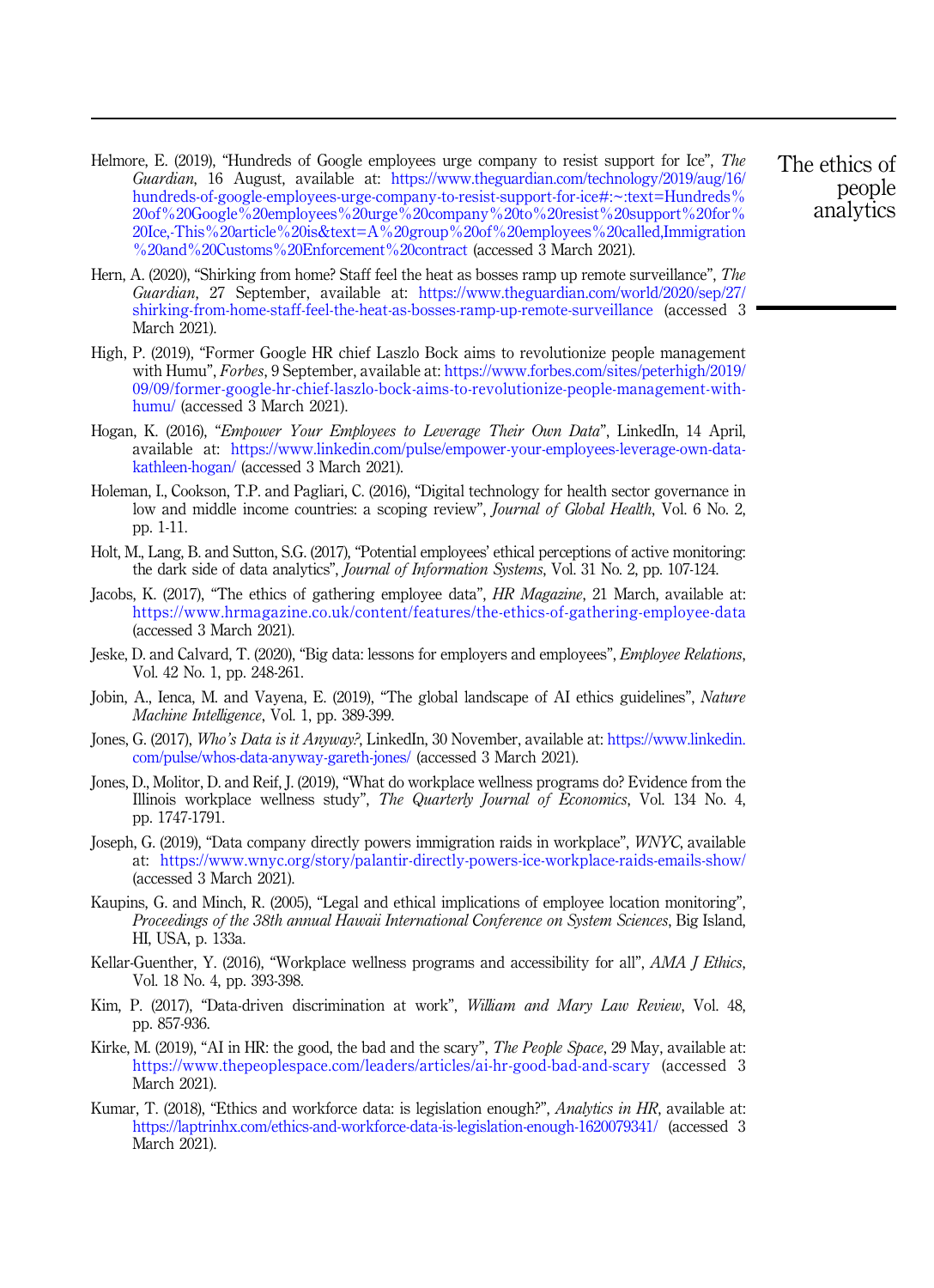- <span id="page-19-0"></span>Leong, K. (2017), "Is your company using employee data ethically?", *Harvard Business Review*, available at: <https://hbr.org/2017/03/is-your-company-using-employee-data-ethically> (accessed 3 March 2021).
- Lingard, S. (2018), "GDPR compliance: practical steps to take control of your HR data", *HRZone*, 13 February, available at: [https://www.hrzone.com/perform/business/gdpr-compliance-practical](https://www.hrzone.com/perform/business/gdpr-compliance-practical-steps-to-take-control-of-your-hr-data)[steps-to-take-control-of-your-hr-data](https://www.hrzone.com/perform/business/gdpr-compliance-practical-steps-to-take-control-of-your-hr-data) (accessed 3 March 2021).
- Mann, H., Neale, C. and Kumar, T. (2018), "People analytics: ethical considerations", Analytics in HR, available at: <https://www.analyticsinhr.com/blog/people-analytics-ethical-considerations/> (accessed 3 March 2021).
- Manyika, J. (2019), "Tackling bias in artificial intelligence (and in humans)", McKinsey, 6 June, available at: [https://www.mckinsey.com/featured-insights/artificial-intelligence/tackling-bias-in](https://www.mckinsey.com/featured-insights/artificial-intelligence/tackling-bias-in-artificial-intelligence-and-in-humans#:~:text=AI%20can%20help%20reduce%20bias,bake%20in%20and%20scale%20bias&text=In%20many%20cases%2C%20AI%20can,on%20the%20training%20data%20used)[artificial-intelligence-and-in-humans#:~:text=AI%20can%20help%20reduce%20bias,bake%](https://www.mckinsey.com/featured-insights/artificial-intelligence/tackling-bias-in-artificial-intelligence-and-in-humans#:~:text=AI%20can%20help%20reduce%20bias,bake%20in%20and%20scale%20bias&text=In%20many%20cases%2C%20AI%20can,on%20the%20training%20data%20used) [20in%20and%20scale%20bias&text=In%20many%20cases%2C%20AI%20can,on%20the%](https://www.mckinsey.com/featured-insights/artificial-intelligence/tackling-bias-in-artificial-intelligence-and-in-humans#:~:text=AI%20can%20help%20reduce%20bias,bake%20in%20and%20scale%20bias&text=In%20many%20cases%2C%20AI%20can,on%20the%20training%20data%20used) [20training%20data%20used](https://www.mckinsey.com/featured-insights/artificial-intelligence/tackling-bias-in-artificial-intelligence-and-in-humans#:~:text=AI%20can%20help%20reduce%20bias,bake%20in%20and%20scale%20bias&text=In%20many%20cases%2C%20AI%20can,on%20the%20training%20data%20used) (accessed 3 March 2021).
- Marchant, G.E. (2019), "What are best practices for ethical use of nano sensors for worker surveillance?", AMA Journal of Ethics, Vol. 21 No. 4, pp. 356-362.
- Marler, J.H. and Boudreau, J.W. (2017), "An evidence-based review of HR analytics", International Journal of Human Resource Management, Vol. 28 No. 1, pp. 3-26.
- Marritt, A. (2016), "People analytics, what's in it for the employees?", Organization View, available at: [https://www.organizationview.com/insights-articles/2016/7/5/people-analytics-whats-in-it-for](https://www.organizationview.com/insights-articles/2016/7/5/people-analytics-whats-in-it-for-the-employees-)[the-employees-](https://www.organizationview.com/insights-articles/2016/7/5/people-analytics-whats-in-it-for-the-employees-) (accessed 3 March 2021).
- Mesko, B., Hetenyi, G. and Gyorffy, Z. (2018), "Will artificial intelligence solve the human resource crisis in healthcare?", BMC Health Services Research, Vol. 18, p. 545.
- Mixson, E. (2019), "People analytics: 10 trends to watch in 2020", HR Gazette, 20 December, available at: <https://hr-gazette.com/people-analytics-10-trends-to-watch-in-2020/> (accessed 3 March 2021).
- Mohlmann, M. and Henfridsson, O. (2019), "What people hate about being managed by algorithms, according to a study of Uber drivers", Harvard Business Review, available at: [https://hbr.org/](https://hbr.org/2019/08/what-people-hate-about-being-managed-by-algorithms-according-to-a-study-of-uber-drivers) [2019/08/what-people-hate-about-being-managed-by-algorithms-according-to-a-study-of-uber](https://hbr.org/2019/08/what-people-hate-about-being-managed-by-algorithms-according-to-a-study-of-uber-drivers)[drivers](https://hbr.org/2019/08/what-people-hate-about-being-managed-by-algorithms-according-to-a-study-of-uber-drivers) (accessed 3 March 2021).
- Moussa, M. (2015), "Monitoring employee behavior through the use of technology and issues of employee privacy in America", Sage Open, Vol. 5 No. 2, pp. 1-13.
- Newman, A., Round, H., Bhattacharya, S. and Roy, A. (2017), "Ethical climates in organizations: a review and research agenda", Business Ethics Quarterly, Vol. 27 No. 4, pp. 475-512.
- Nguyen, A. (2020), "On the clock and at home: post-COVID-19 employee monitoring in the workplace", People+Strategy, available at: [https://www.shrm.org/executive/resources/people-strategy](https://www.shrm.org/executive/resources/people-strategy-journal/summer2020/Pages/feature-nguyen.aspx?utm_source=postcard&utm_medium=directmail&utm_campaign=hrps~2020engagement~nguyensummer2020twitter)[journal/summer2020/Pages/feature-nguyen.aspx?utm\\_source=postcard&utm\\_medium=dir](https://www.shrm.org/executive/resources/people-strategy-journal/summer2020/Pages/feature-nguyen.aspx?utm_source=postcard&utm_medium=directmail&utm_campaign=hrps~2020engagement~nguyensummer2020twitter) [ectmail&utm\\_campaign=hrps~2020engagement~nguyensummer2020twitter](https://www.shrm.org/executive/resources/people-strategy-journal/summer2020/Pages/feature-nguyen.aspx?utm_source=postcard&utm_medium=directmail&utm_campaign=hrps~2020engagement~nguyensummer2020twitter) (accessed 3 March 2021).
- Nunan, D. and Di Domenico, M. (2015), "Big data: a normal accident waiting to happen?", *Journal of* Business Ethics, Vol. 145, pp. 481-491.
- Nunn, J. (2018), "How AI is transforming HR departments", Forbes, 9 May, available at: [https://www.](https://www.forbes.com/sites/forbestechcouncil/2018/05/09/how-ai-is-transforming-hr-departments/) [forbes.com/sites/forbestechcouncil/2018/05/09/how-ai-is-transforming-hr-departments/](https://www.forbes.com/sites/forbestechcouncil/2018/05/09/how-ai-is-transforming-hr-departments/) (accessed 3 March 2021).
- O'Neil, C. (2016a), "How algorithms rule our working lives", The Guardian, 1 September, available at: <https://www.theguardian.com/science/2016/sep/01/how-algorithms-rule-our-working-lives> (accessed 3 March 2021).
- O'Neil, C. (2016b), "Rogue Algorithms' and the dark side of big data", Knowledge@Wharton, 21 September, available at: [https://knowledge.wharton.upenn.edu/article/rogue-algorithms-dark](https://knowledge.wharton.upenn.edu/article/rogue-algorithms-dark-side-big-data/)[side-big-data/](https://knowledge.wharton.upenn.edu/article/rogue-algorithms-dark-side-big-data/) (accessed 3 March 2021).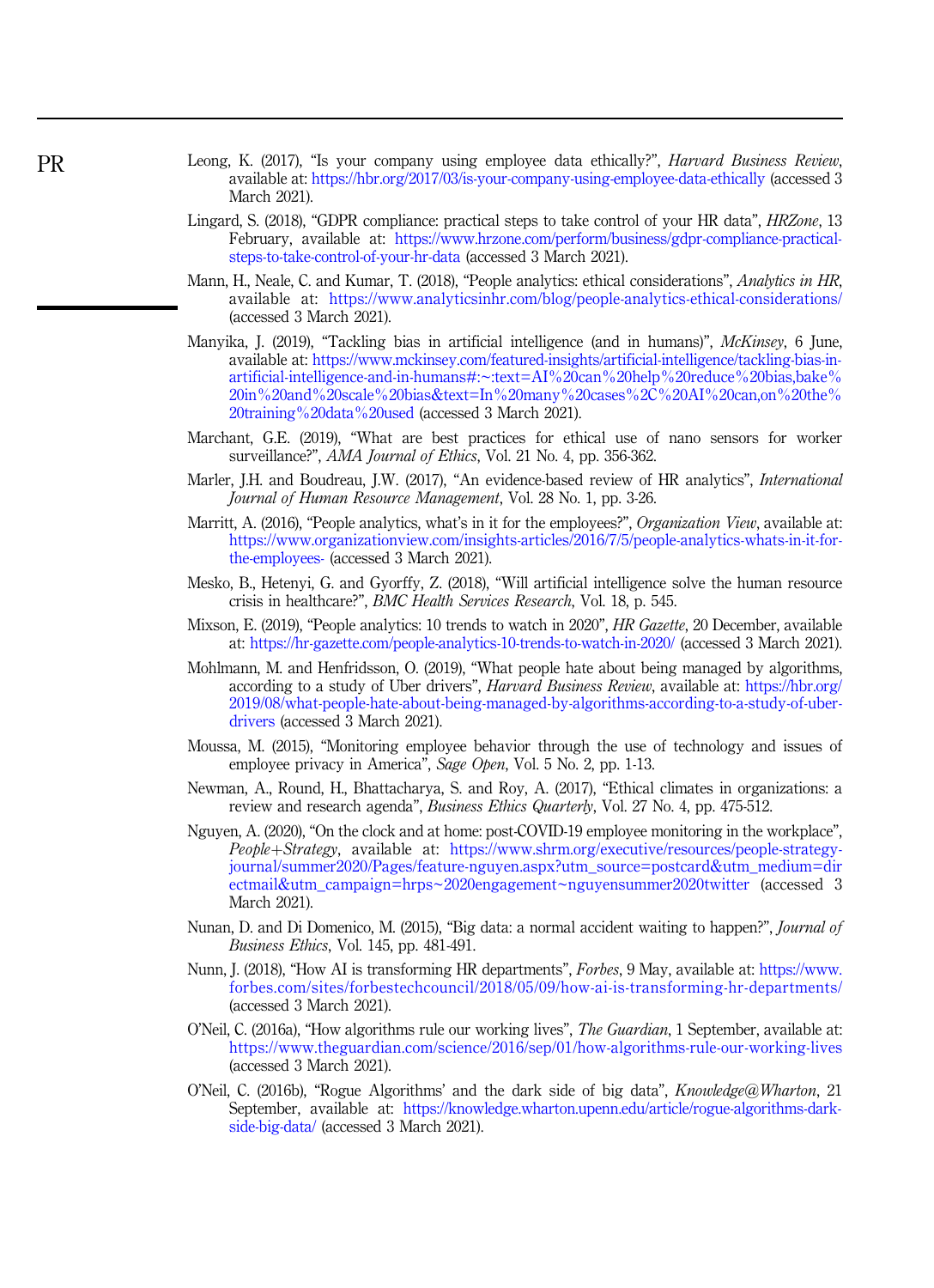- <span id="page-20-0"></span>O'Neil, C. (2018), "Personality tests are failing American workers", Bloomberg, 18 January, available at: [https://www.bloomberg.com/opinion/articles/2018-01-18/personality-tests-are-failing-american](https://www.bloomberg.com/opinion/articles/2018-01-18/personality-tests-are-failing-american-workers#:~:text=A%20recent%20study%20found%20that,with%20other%20types%20of%20assessments.&text=Whether%20or%20not%20personality%20tests,they%20fulfill%20that%20basic%20requirement)[workers#:~:text=A%20recent%20study%20found%20that,with%20other%20types%20of%](https://www.bloomberg.com/opinion/articles/2018-01-18/personality-tests-are-failing-american-workers#:~:text=A%20recent%20study%20found%20that,with%20other%20types%20of%20assessments.&text=Whether%20or%20not%20personality%20tests,they%20fulfill%20that%20basic%20requirement) [20assessments.&text=Whether%20or%20not%20personality%20tests,they%20fulfill%20that](https://www.bloomberg.com/opinion/articles/2018-01-18/personality-tests-are-failing-american-workers#:~:text=A%20recent%20study%20found%20that,with%20other%20types%20of%20assessments.&text=Whether%20or%20not%20personality%20tests,they%20fulfill%20that%20basic%20requirement) [%20basic%20requirement](https://www.bloomberg.com/opinion/articles/2018-01-18/personality-tests-are-failing-american-workers#:~:text=A%20recent%20study%20found%20that,with%20other%20types%20of%20assessments.&text=Whether%20or%20not%20personality%20tests,they%20fulfill%20that%20basic%20requirement) (accessed 3 March 2021).
- Pagliari, C. (2020), "The ethics and value of contact tracing apps: international insights and implications for Scotland's COVID-19 response", *Journal of Global Health*, Vol. 10 No. 2, pp. 1-18.
- Pease, G. (2018), "People analytics privacy vs. transparency", Gene Pease, 14 March, available at: <https://genepease.com/people-analytics-privacy-vs-transparency/> (accessed 3 March 2021).
- Petersen, D. (2018), "Data ethics: 6 steps for ethically sound people analytics", *Visier*, available at: <https://www.visier.com/clarity/six-steps-ethically-sound-people-analytics/> (accessed 3) March 2021).
- Pitesa, M. (2012), "Employee surveillance and the modern workplace", in O'Sullivan, P., Esposito, M. and Smith, M. (Eds), Business Ethics: A Critical Approach: Integrating Ethics across the Business World, pp. 206-219.
- Politou, E., Alepis, E. and Patsakis, C. (2018), "Forgetting personal data and revoking consent under the GDPR: challenges and proposed solutions", *Journal of Cybersecurity*, Vol. 4 No. 1, tyy001.
- Rivera, K. and Karlsson, P.O. (2017), "CEOs are getting fired for ethical lapses more than they used to", *Harvard Business Review*, available at: [https://hbr.org/2017/06/ceos-are-getting-fired-for](https://hbr.org/2017/06/ceos-are-getting-fired-for-ethical-lapses-more-than-they-used-to#:~:text=Print-,Companies%20have%20become%20much%20more%20likely%20to%20dismiss%20their%20chief,inflated%20resumes%2C%20and%20sexual%20indiscretions)[ethical-lapses-more-than-they-used-to#:~:text=Print-,Companies%20have%20become%](https://hbr.org/2017/06/ceos-are-getting-fired-for-ethical-lapses-more-than-they-used-to#:~:text=Print-,Companies%20have%20become%20much%20more%20likely%20to%20dismiss%20their%20chief,inflated%20resumes%2C%20and%20sexual%20indiscretions) [20much%20more%20likely%20to%20dismiss%20their%20chief,inflated%20resumes%2C%](https://hbr.org/2017/06/ceos-are-getting-fired-for-ethical-lapses-more-than-they-used-to#:~:text=Print-,Companies%20have%20become%20much%20more%20likely%20to%20dismiss%20their%20chief,inflated%20resumes%2C%20and%20sexual%20indiscretions) [20and%20sexual%20indiscretions](https://hbr.org/2017/06/ceos-are-getting-fired-for-ethical-lapses-more-than-they-used-to#:~:text=Print-,Companies%20have%20become%20much%20more%20likely%20to%20dismiss%20their%20chief,inflated%20resumes%2C%20and%20sexual%20indiscretions) (accessed 3 March 2021).
- RRI Tools Consortium (2016), "A practical guide to responsible research and innovation", Key lessons from RRI Tools, 1 December, available at: [https://rri-tools.eu/-/rri-tools-a-practical-guide-to](https://rri-tools.eu/-/rri-tools-a-practical-guide-to-responsible-research-and-innovation-key-lessons-from-rri-tools-)[responsible-research-and-innovation-key-lessons-from-rri-tools-](https://rri-tools.eu/-/rri-tools-a-practical-guide-to-responsible-research-and-innovation-key-lessons-from-rri-tools-) (accessed 3 March 2021).
- Schwartz, M.J. (2020), "Employee surveillance: who's the boss(ware)?", Bank Info Security, 8 July, available at: [https://www.bankinfosecurity.com/employee-surveillance-whos-bossware-a-](https://www.bankinfosecurity.com/employee-surveillance-whos-bossware-a-14579)[14579](https://www.bankinfosecurity.com/employee-surveillance-whos-bossware-a-14579) (accessed 3 March 2021).
- Scimago Journal Ranking Portal (2019), Scimago journal and country rank, available at: [https://www.](https://www.scimagojr.com/) [scimagojr.com/](https://www.scimagojr.com/).
- Smith, T. (2015), The Ethics of Analytics: A Look Into The Dark Side, LinkedIn, 24 November, available at: [https://www.linkedin.com/pulse/ethics-analytics-look-dark-side-tracey-smith/?trk=mp](https://www.linkedin.com/pulse/ethics-analytics-look-dark-side-tracey-smith/?trk=mp-reader-card)[reader-card](https://www.linkedin.com/pulse/ethics-analytics-look-dark-side-tracey-smith/?trk=mp-reader-card) (accessed 3 March 2021).
- Sodeman, W.A. and Hamilton, B. (2019), "Legal and ethical challenges for Human resources in the big data era", Academy of Management Specialized Conference on Big Data and Managing in a Digital Economy, Surrey, UK.
- Spence, A. (2018), "The personal data backlash next up recruitment?", Medium, 30 September, available at: [https://medium.com/blockchain-and-the-distributed-workforce/the-personal-data](https://medium.com/blockchain-and-the-distributed-workforce/the-personal-data-backlash-next-up-recruitment-b97eafbee997)[backlash-next-up-recruitment-b97eafbee997](https://medium.com/blockchain-and-the-distributed-workforce/the-personal-data-backlash-next-up-recruitment-b97eafbee997) (accessed 3 March 2021).
- Suk, J.C. (2007), "Discrimination at will: job security protections and equal employment opportunity in conflict", Stanford Law Review, Vol. 60 No. 1, pp. 73-113.
- Tursunbayeva, A., Bunduchi, R., Franco, M. and Pagliari, C. (2016), "Human resource information systems in health care: a systematic evidence review", Journal of the American Medical Informatics Association, Vol. 24 No. 3, pp. 633-654.
- Tursunbayeva, A., Di Lauro, S. and Pagliari, C. (2018), "People analytics—a scoping review of conceptual boundaries and value propositions", International Journal of Information Management, Vol. 43, pp. 224-247.